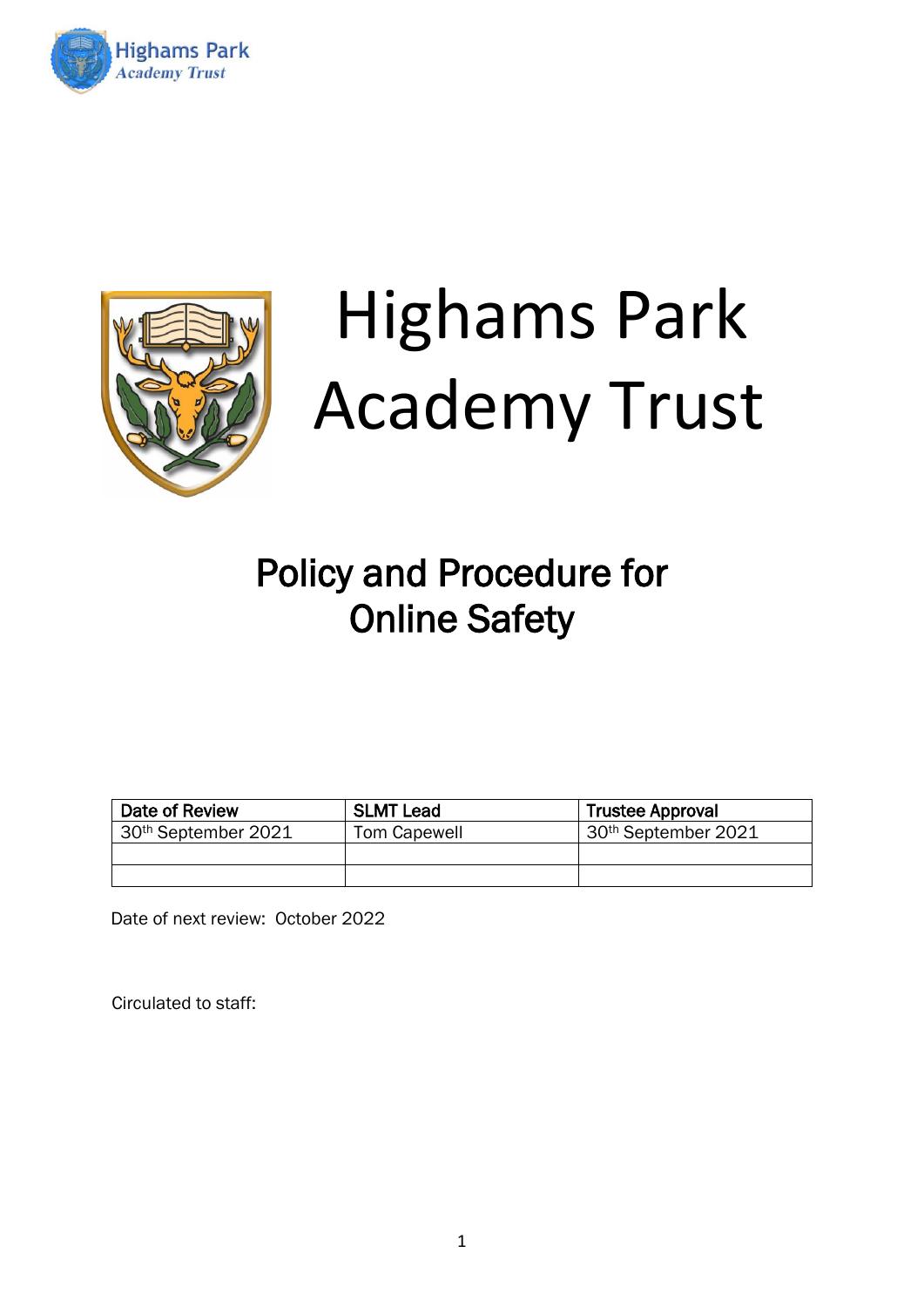

#### **Contents**

| 2. |  |  |  |  |  |
|----|--|--|--|--|--|
| 3. |  |  |  |  |  |
| 4. |  |  |  |  |  |
| 5. |  |  |  |  |  |
| 6. |  |  |  |  |  |
|    |  |  |  |  |  |
| 8. |  |  |  |  |  |
|    |  |  |  |  |  |
|    |  |  |  |  |  |
|    |  |  |  |  |  |
|    |  |  |  |  |  |
|    |  |  |  |  |  |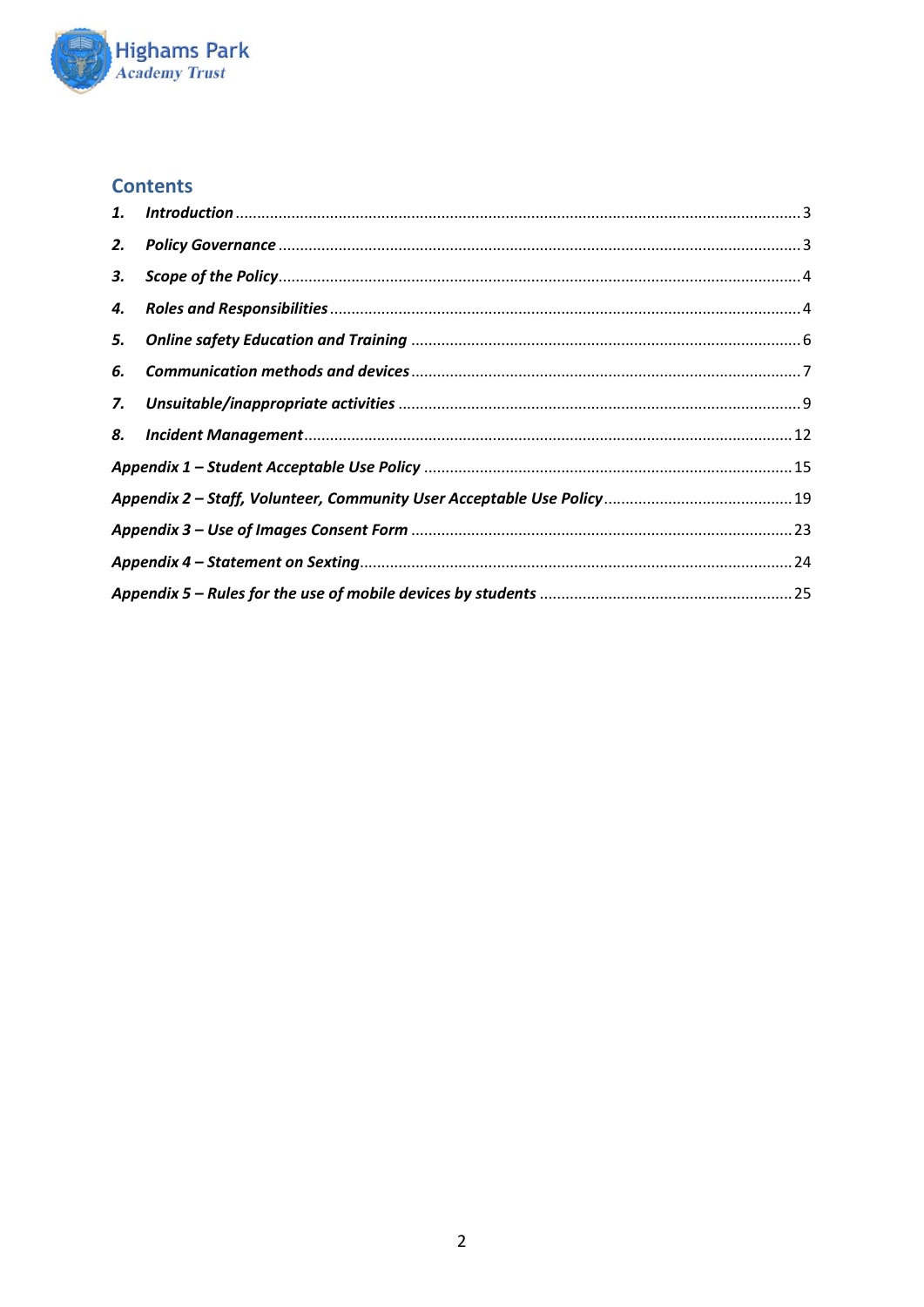

#### <span id="page-2-0"></span>*1. Introduction*

The School Online Safety Policy applies to all members of the school community (including staff, students, volunteers, parents/carers, visitors, community users) who have access to and are users of school ICT systems and mobile technologies, both in and out of school.

#### <span id="page-2-1"></span>*2. Policy Governance*

This Online Safety Policy is overseen by the Designated Safeguarding Lead and another member of the Senior Leadership Team.

There are other key members of staff who contribute to the policy, including the Chief Operations Officer, Network Manager, Head of Department for Computer Science and Head of Digital Learning.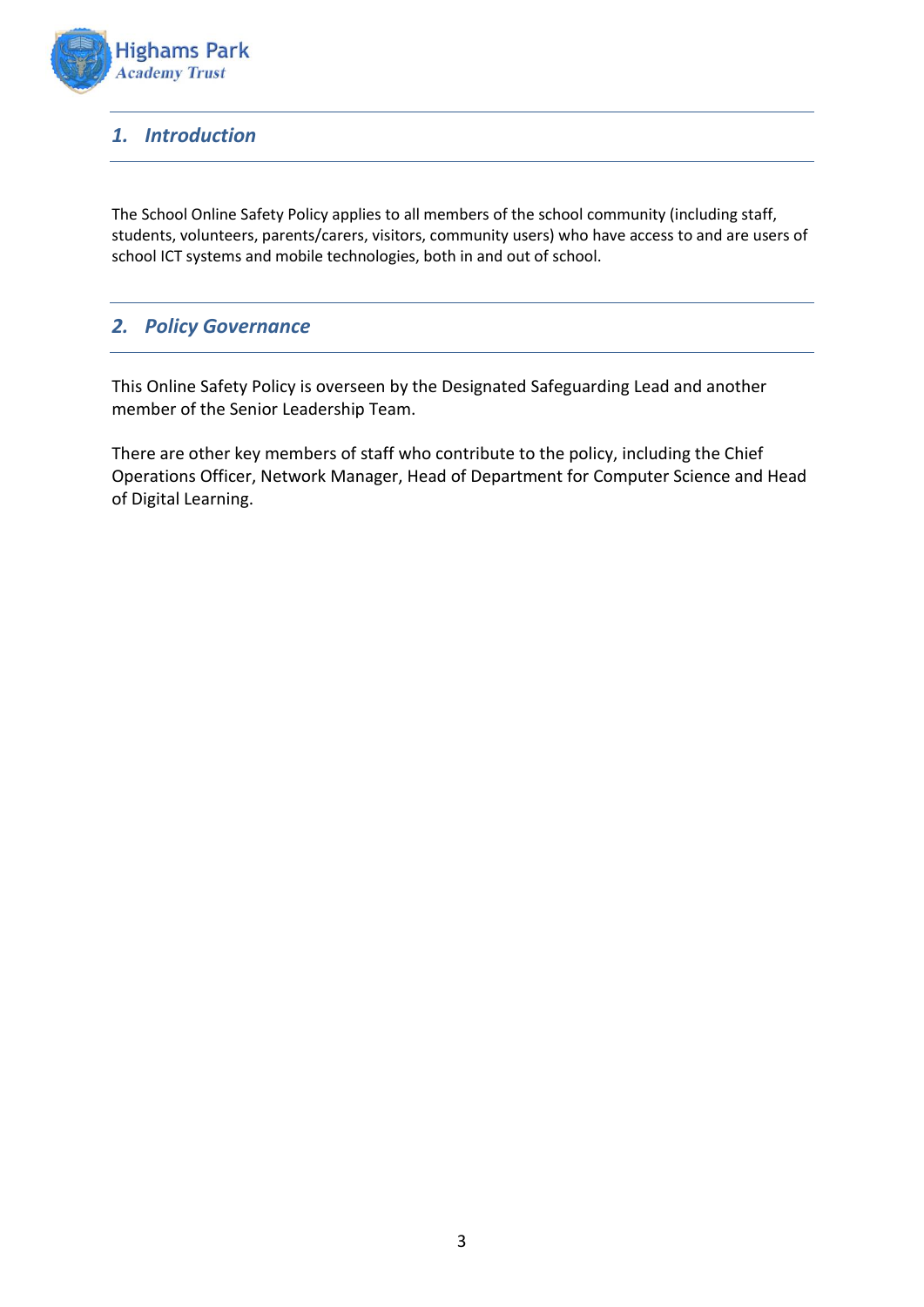

#### <span id="page-3-0"></span>*3. Scope of the Policy*

There are considered to be 4 main areas of risk with regards to Online Safety (KCSIE 2021, paragraph 124):

- **content**: being exposed to illegal, inappropriate or harmful content
- **contact**: being subjected to harmful online interaction with other users, including peer-on-peer abuse
- **conduct**: personal online behaviour that increases the likelihood of, or causes, harm
- **commerce**: risks such as online gambling, inappropriate advertising, phishing and or financial scams

We recognise that Online Safety is an integral part of Safeguarding. We are acutely aware that existing and emerging technologies provide additional ways in which safeguarding issues can develop. Many of these technologies are equally an essential part of learning, as they also provide means for students to develop their knowledge and build important competencies for later life.

The aspiration of our policy is a mixture of prevention through filtering and technical systems, combined with education in sensible and safe practices.

This policy applies to all members of the school community (including staff, students, governors, volunteers, parents/carers, visitors, community users) who have access to and are users of school ICT systems and mobile technologies, both in and out of school.

#### <span id="page-3-1"></span>*4. Roles and Responsibilities*

The following section outlines the roles and responsibilities of individuals and groups within the school with regards to Online Safety:

#### **4.1. Trustees**

Trustees are responsible for the approval of the Online Safety Policy and for reviewing the effectiveness of the policy.

#### **4.2. Principal**

The Principal is responsible for ensuring the safety (including Online Safety) of all members of the school community.

The Principal and members of the Senior Leadership and Management Team (SLMT) should be aware of the procedures to be followed in the event of a serious Online Safety issue.

#### **4.3. Designated Safeguarding Lead**

Must be aware of the potential for safeguarding issues that arise from online behaviour, such as:

4.3.1. Sharing personal data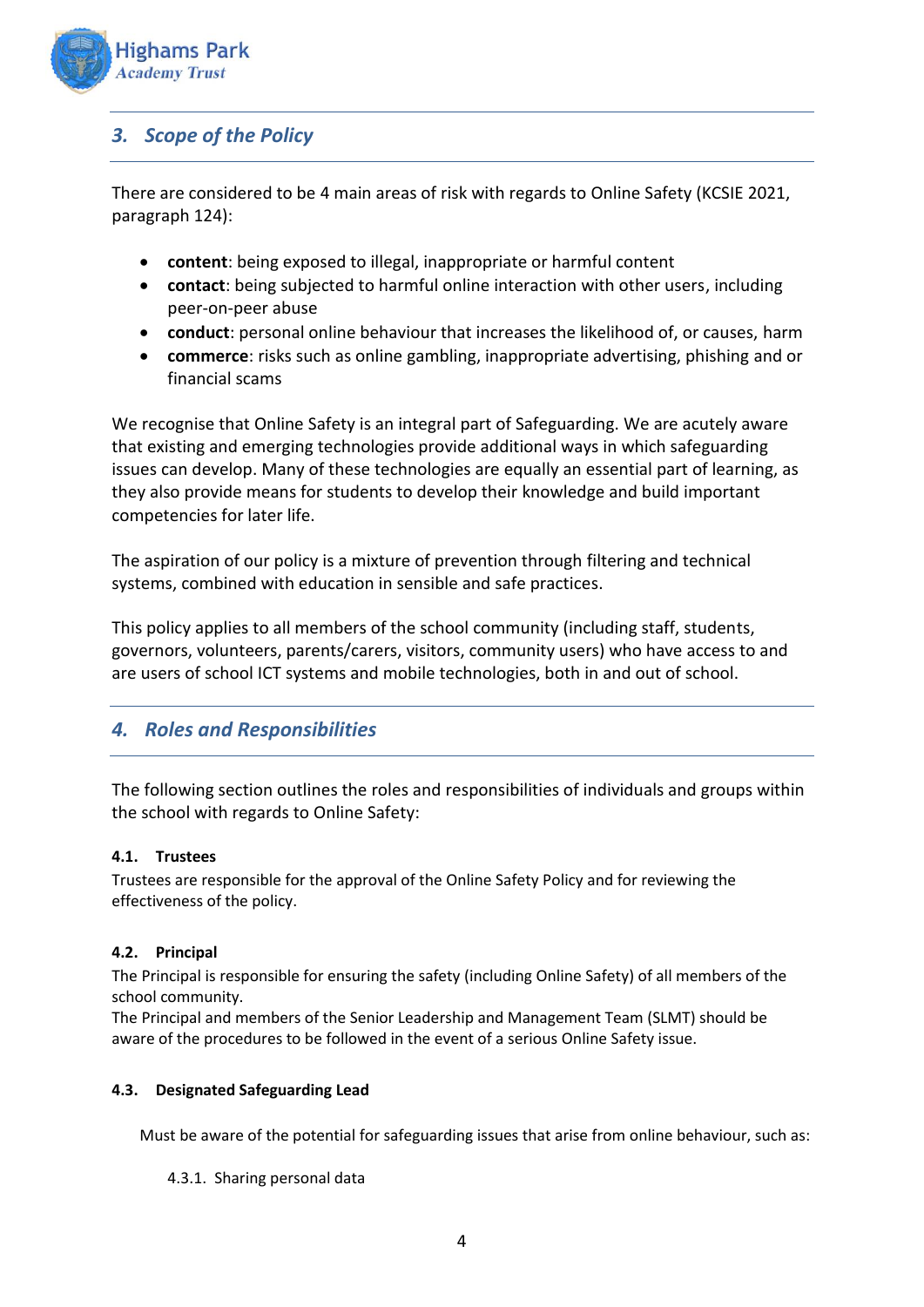

- 4.3.2. Access to illegal/inappropriate materials
- 4.3.3. Inappropriate on-line contact with adults/strangers
- 4.3.4. Potential or actual incidents of grooming
- 4.3.5. Peer-on-peer abuse, including the sharing of indecent images
- 4.3.6. Online bullying

#### **4.4. Online Safety Coordinator**

- 4.4.1. Leads the Online Safety Committee, which is made up of the members of staff referenced in Section 2
- 4.4.2. Takes responsibility for Online Safety issues in liaison with the Designated Safeguarding Lead
- 4.4.3. Ensures that all staff are made aware of the procedures that need to be followed in the event of an Online Safety incident taking place.
- 4.4.4. Arranges training and advice for staff through the school's CPDL coordinator
- 4.4.5. Oversees the Online Safety education of students
- 4.4.6. Logs incidents to inform future Online Safety developments
- 4.4.7. Reports to SLMT and to Trustees

#### **4.5. Network Manager / ICT Technical staff**

The Network Manager is responsible for ensuring (as far as is reasonable and possible):

- 4.5.1. That the school's ICT infrastructure is secure and is not open to misuse or malicious attack
- 4.5.2. That the school meets the Online Safety technical requirements outlined in any statutory Online Safety guidance
- 4.5.3. That users may only access the school's networks through a properly enforced password protection policy
- 4.5.4. That the school adheres to GDPR concerning any aspect of network security or storing of personal information on school systems

#### **4.6. All Teaching and Support Staff**

Teaching and support staff are responsible for ensuring that:

- 4.6.1. They have an up-to-date awareness of the current Online Safety policy and practices
- 4.6.2. As far as is possible, they have an up to date awareness of Online Safety matters
- 4.6.3. They have read, understood and signed the school Staff Acceptable Use Policy (AUP) before being given access to school systems
- 4.6.4. They report any suspected misuse or problem to the Online Safety Coordinator or Designated Safeguarding Lead
- 4.6.5. They understand their responsibility to educate the students in their care, and to educate themselves, with reference to Online Safety and the changing nature of the online world

#### **4.7. Students**

- 4.7.1. Are responsible for using the school ICT systems and mobile technologies in accordance with the Student Acceptable Use Policy (AUP), which they will be required to sign before being given access to school systems
- 4.7.2. Need to understand the importance of reporting abuse, misuse or access to inappropriate materials and know how to do so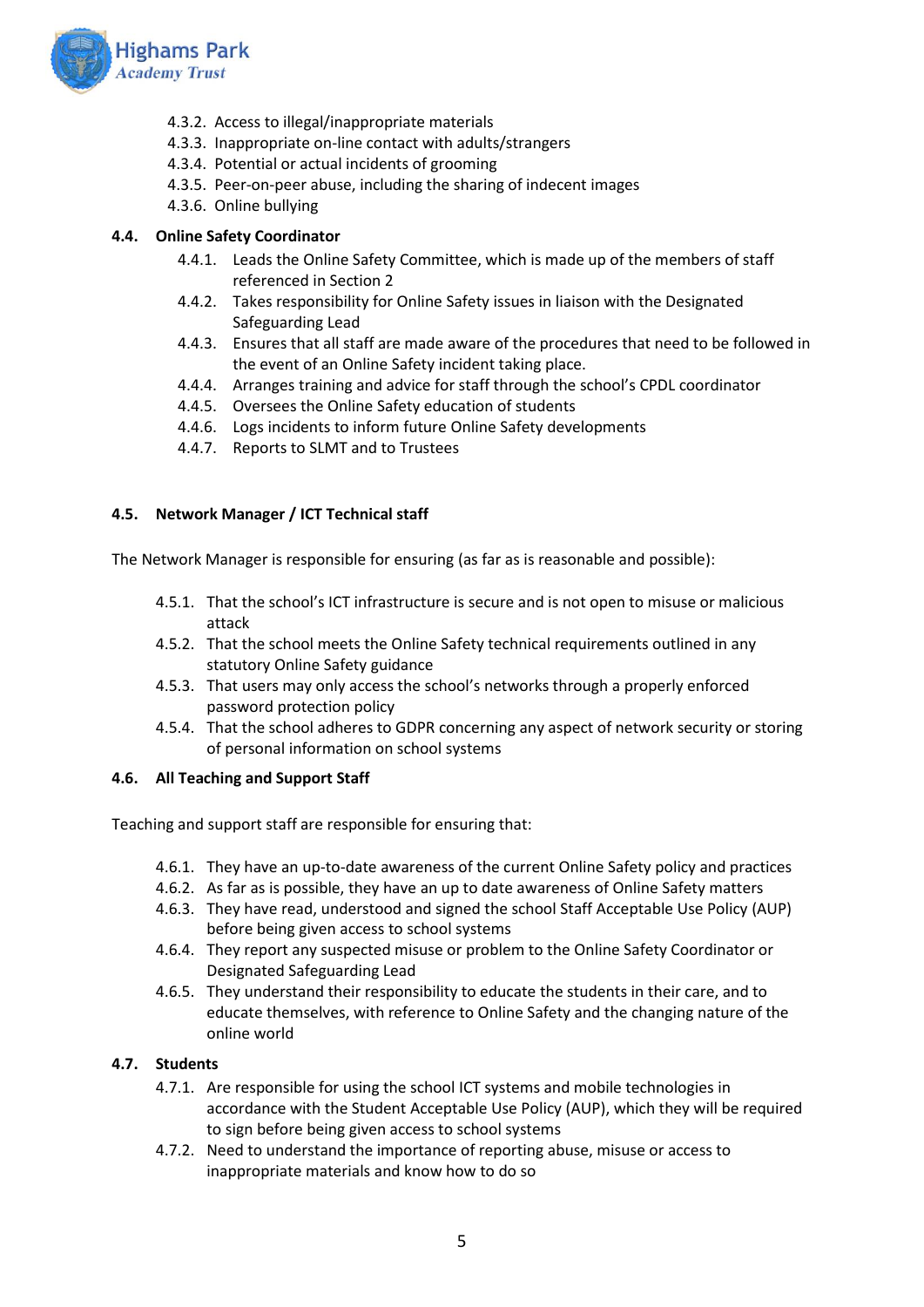

#### **4.8. Parents/Carers**

Parents and carers are responsible for endorsing (by signature) the Student Acceptable Use Policy (AUP).

#### <span id="page-5-0"></span>*5. Online safety Education and Training*

#### **5.1. Education – students**

It is essential that all students receive Online Safety education and that this education, as far as possible, keeps pace with the changing nature of the online world.

- 5.1.1. Online Safety education is provided through Computer Science lessons, as well as through the Citizenship and Critical Minds programmes where appropriate. This covers both the use of ICT and new technologies in and outside of school, including students' responsibilities for managing these.
- 5.1.2. Key Online Safety messages are reinforced in assemblies and through the tutorial programme.
- 5.1.3. Students are taught to be critically aware of the materials/content they access on-line and be guided to validate the accuracy of information.
- 5.1.4. Students are made aware of the risks and dangers involved in the sharing of indecent images, including with their peers, and of how to report inappropriate activity.

#### **5.2. Education & Training – Staff**

It is essential that all staff receive Online Safety training and understand their responsibilities, as outlined in this policy. Training will be offered as follows:

- 5.2.1. Online Safety training will be made available to staff as and when necessary and not only through the Safeguarding training that staff undertake at the start of each academic year.
- 5.2.2. An audit of the Online Safety training needs of all staff will be carried out at the point of policy review. Some colleagues may identify Online Safety as a training need within the performance management process.
- 5.2.3. All new staff will receive Online Safety training as part of their induction programme, ensuring that they fully understand the school's Online Safety and Acceptable Use Policies.

#### **5.3. Education and Training – Trustees**

It is desirable that Trustees receive Online Safety awareness training and essential that they understand their responsibilities. Online Safety training will be made available to Trustees on the Trustees' Development Day where appropriate.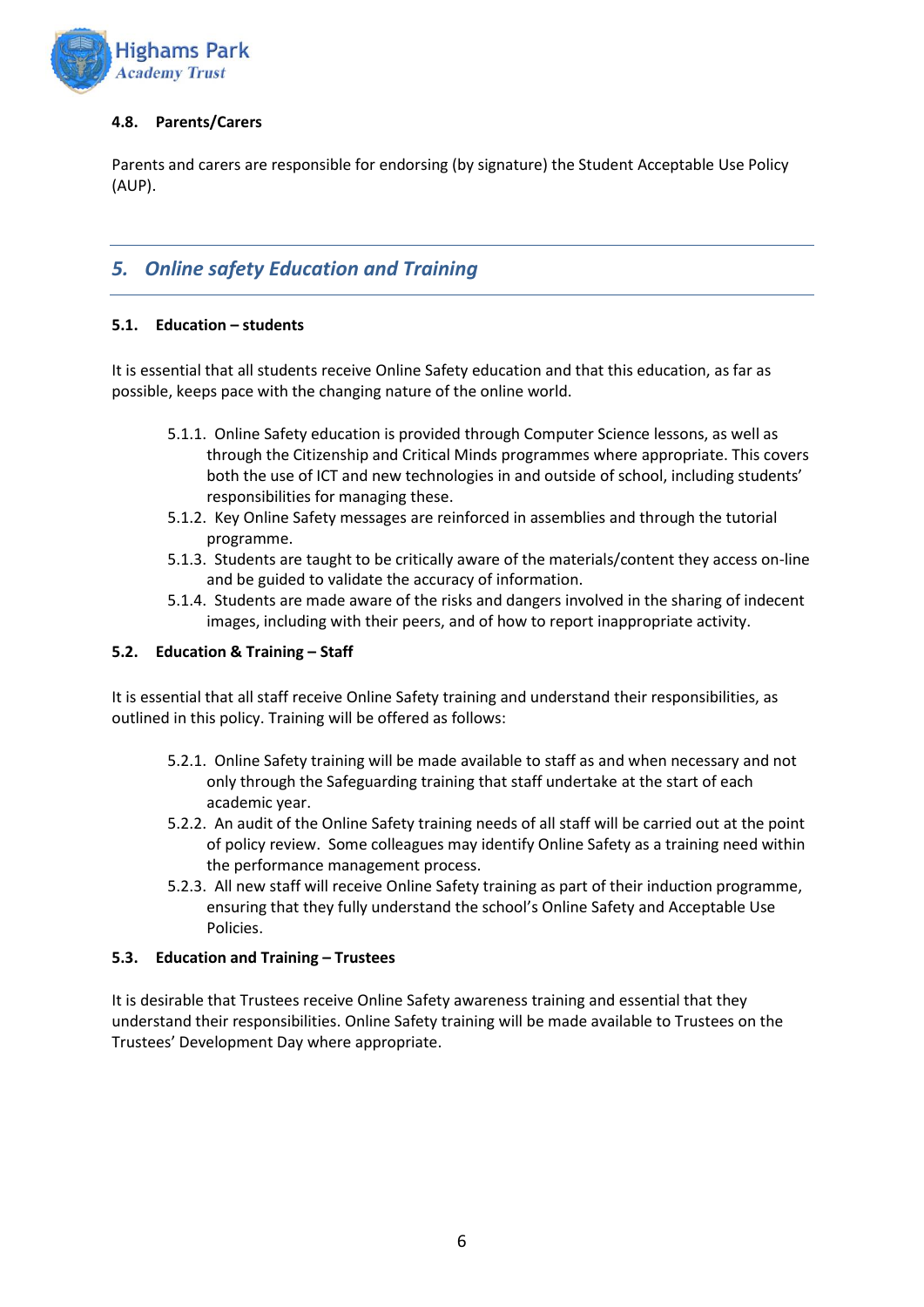

## <span id="page-6-0"></span>*6. Communication methods and devices*

The following table shows the school's policy on the use of communication methods and devices.

Where it is indicated that the method or device is allowed at certain times, these are clearly outlined in the next table, along with other useful notes.

|                                                                                 | <b>Staff &amp; other adults</b> |                             |                                              | <b>Students</b> |         |                             |                                  |             |
|---------------------------------------------------------------------------------|---------------------------------|-----------------------------|----------------------------------------------|-----------------|---------|-----------------------------|----------------------------------|-------------|
| <b>Communication method or device</b>                                           | Allowed                         | Allowed at certain<br>times | Allowed for<br>selected staff<br>Not allowed |                 | Allowed | Allowed at certain<br>times | Allowed with staff<br>permission | Not allowed |
| Mobile phones may be brought<br>to school                                       | X                               |                             |                                              |                 | Χ       |                             |                                  |             |
| Use of mobile phones in lessons                                                 |                                 |                             | X                                            |                 |         |                             | X                                |             |
| Use of mobile phones in social<br>time                                          | X                               |                             |                                              |                 |         | X                           |                                  |             |
| Taking photos or videos on<br>personal mobile phones or other<br>camera devices |                                 | X                           |                                              |                 |         |                             | Χ                                |             |
| Use of personal devices eg<br>tablets / laptops                                 | Χ                               |                             |                                              |                 |         |                             | Χ                                |             |
| Use of personal email addresses<br>in school, or on school network              | X                               |                             |                                              |                 | X       |                             |                                  |             |
| Use of school email for personal<br>emails                                      | X                               |                             |                                              |                 | X       |                             |                                  |             |
| Use of forums                                                                   | X                               |                             |                                              |                 |         |                             | X                                |             |
| Use of instant messaging                                                        | Χ                               |                             |                                              |                 |         |                             |                                  | Χ           |
| Use of social networking sites for<br>personal use                              |                                 |                             |                                              | X               |         |                             |                                  | X           |
| Use of social networking sites for<br>school use                                |                                 |                             | X                                            |                 |         |                             |                                  | X           |
| Use of blogs                                                                    | X                               |                             |                                              |                 |         |                             | X                                |             |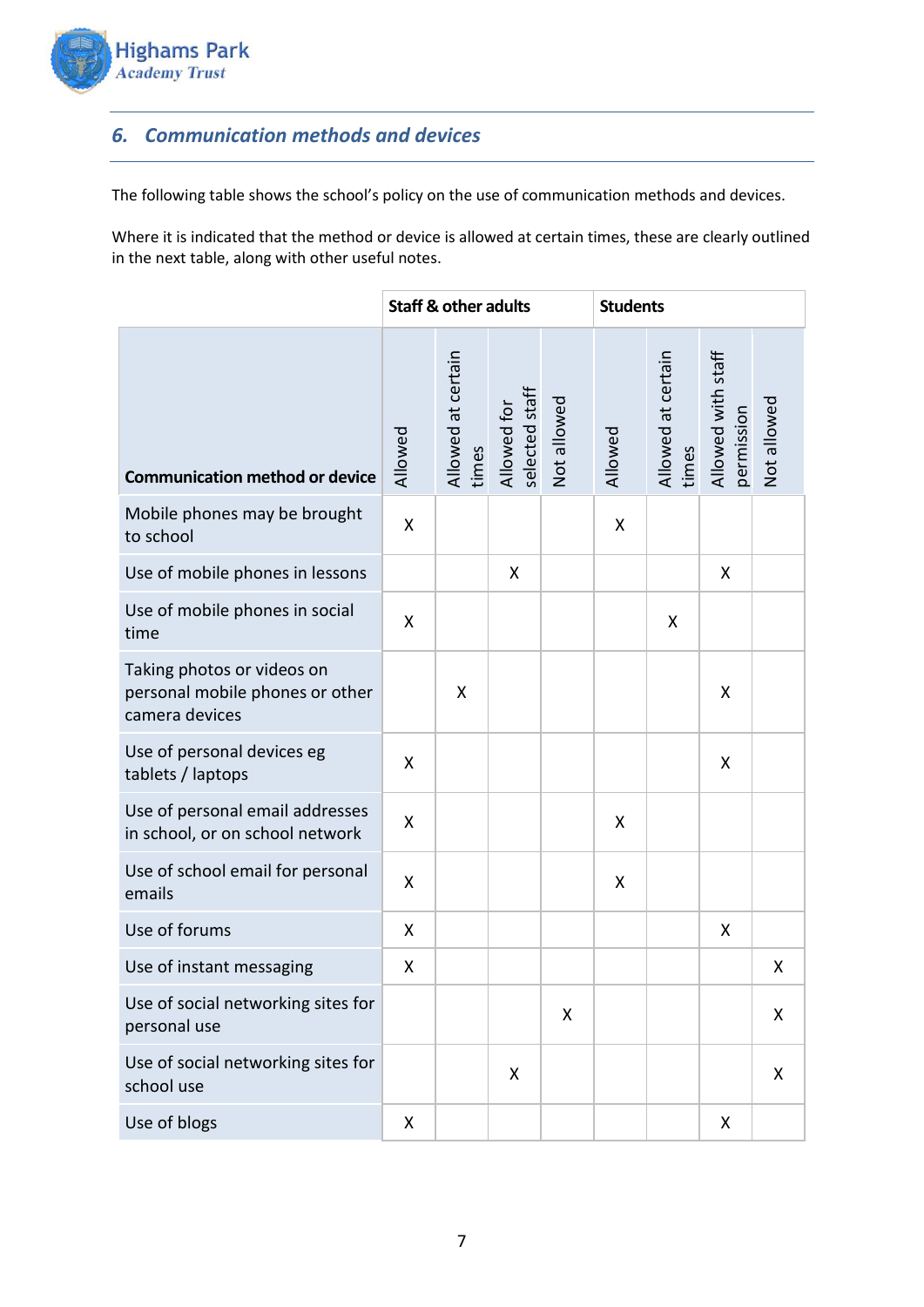

This table indicates when some of the methods or devices above may be allowed:

|                                                                    | Circumstances when these may be allowed                                                                                                                              |                                                                                                                                                                                                                     |
|--------------------------------------------------------------------|----------------------------------------------------------------------------------------------------------------------------------------------------------------------|---------------------------------------------------------------------------------------------------------------------------------------------------------------------------------------------------------------------|
| <b>Communication method or device</b>                              | <b>Staff &amp; other adults</b>                                                                                                                                      | <b>Students/Pupils</b>                                                                                                                                                                                              |
| Mobile phones may be brought to<br>school                          |                                                                                                                                                                      | Remain switched off and out<br>of sight during the school day<br>(see Appendix 5).                                                                                                                                  |
| Use of mobile phones in lessons                                    | Staff should only use their<br>phone during lessons for the<br>purposes of teaching and/or<br>learning and for<br>emergencies.                                       | Only in exceptional<br>circumstances in order to<br>carry out a task linked to their<br>learning.                                                                                                                   |
| Use of mobile phones in social time                                |                                                                                                                                                                      | Remain switched off and out<br>of sight during the school day,<br>with the exception of Y11<br>students in the Youth Centre<br>and 6 <sup>th</sup> Form students in 6 <sup>th</sup><br>Form study and social areas. |
| Taking photos on personal mobile<br>phones or other camera devices | In exceptional<br>circumstances this is<br>permitted as long as the<br>images / video are promptly<br>transferred onto the system<br>and deleted from the<br>device. | In specific circumstances for<br>the purposes of teaching and<br>learning only.                                                                                                                                     |
| Use of personal devices eg tablets,<br>laptops, etc.               |                                                                                                                                                                      | Allowed in the 6 <sup>th</sup> Form<br>during study and social time.<br>Also in 6 <sup>th</sup> Form lessons with<br>staff permission. Always at<br>students' own risk.                                             |
| Use of personal email addresses in<br>school, or on school network | Any e-mails sent to students<br>must be sent from the<br>member of staff's school e-<br>mail address to the<br>student's school e-mail<br>address.                   |                                                                                                                                                                                                                     |
| Use of social networking sites for<br>school use                   | Departments in school may<br>use social networking to<br>promote the work they are<br>doing and will have a named<br>member of staff responsible<br>for this.        |                                                                                                                                                                                                                     |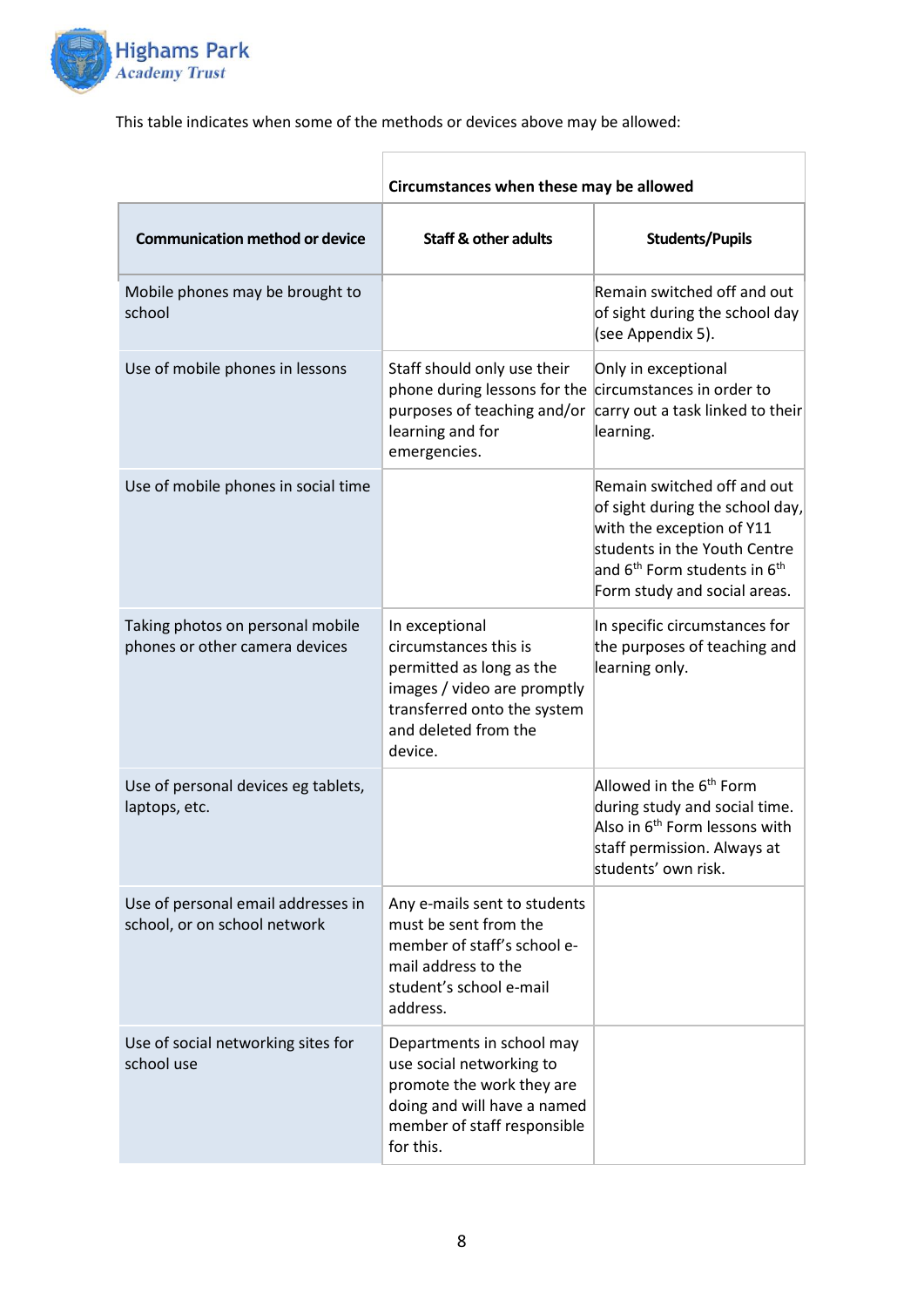

#### <span id="page-8-0"></span>*7. Unsuitable/inappropriate activities*

The school believes that some activities, many of which are referred to below, would be inappropriate in a school context. The table below is by no means an exhaustive list and the school reserves the right to take action against users who access or promote material that the school considers to be harmful, but which does not appear on the list below. The school also recognises that there are ways in which those activities that are listed as 'Acceptable at certain times' or 'Acceptable for nominated users' could be harmful if incorrectly used. Again, the school reserves the right to take action against users whom the school considers to have engaged inappropriately in these activities. The school network security, of course, restricts certain internet usage.

|                                                                                                                                                                                         | Acceptable | Acceptable at certain times | Acceptable for nominated<br>users | Unacceptable | Unacceptable and illegal |
|-----------------------------------------------------------------------------------------------------------------------------------------------------------------------------------------|------------|-----------------------------|-----------------------------------|--------------|--------------------------|
| <b>User Actions</b>                                                                                                                                                                     |            |                             |                                   |              |                          |
| Accessing child sexual abuse images                                                                                                                                                     |            |                             |                                   |              | X                        |
| Promotion or conduct of illegal acts, eg under the child protection,<br>obscenity, computer misuse and fraud legislation                                                                |            |                             |                                   |              | X                        |
| Accessing adult material, pornography, or material that potentially<br>breaches the Obscene Publications Act in the UK                                                                  |            |                             |                                   |              | X                        |
| Promotion of any kind of discrimination based on race, gender, sexual<br>orientation, religion and belief, age and disability                                                           |            |                             |                                   |              | X                        |
| Promotion of racial or religious hatred                                                                                                                                                 |            |                             |                                   |              | X                        |
| Threatening behaviour, including promotion of physical violence or<br>mental harm                                                                                                       |            |                             |                                   |              | X                        |
| Promotion of any other information which may be offensive to other<br>members of the school community, runs contrary to the ethos of the<br>school, or brings the school into disrepute |            |                             |                                   | X            |                          |
| Using school systems to run a private business                                                                                                                                          |            |                             |                                   | X            |                          |
| Using systems, applications, websites or other mechanisms that bypass<br>the filtering or other safeguards employed by the school                                                       |            |                             |                                   | X            |                          |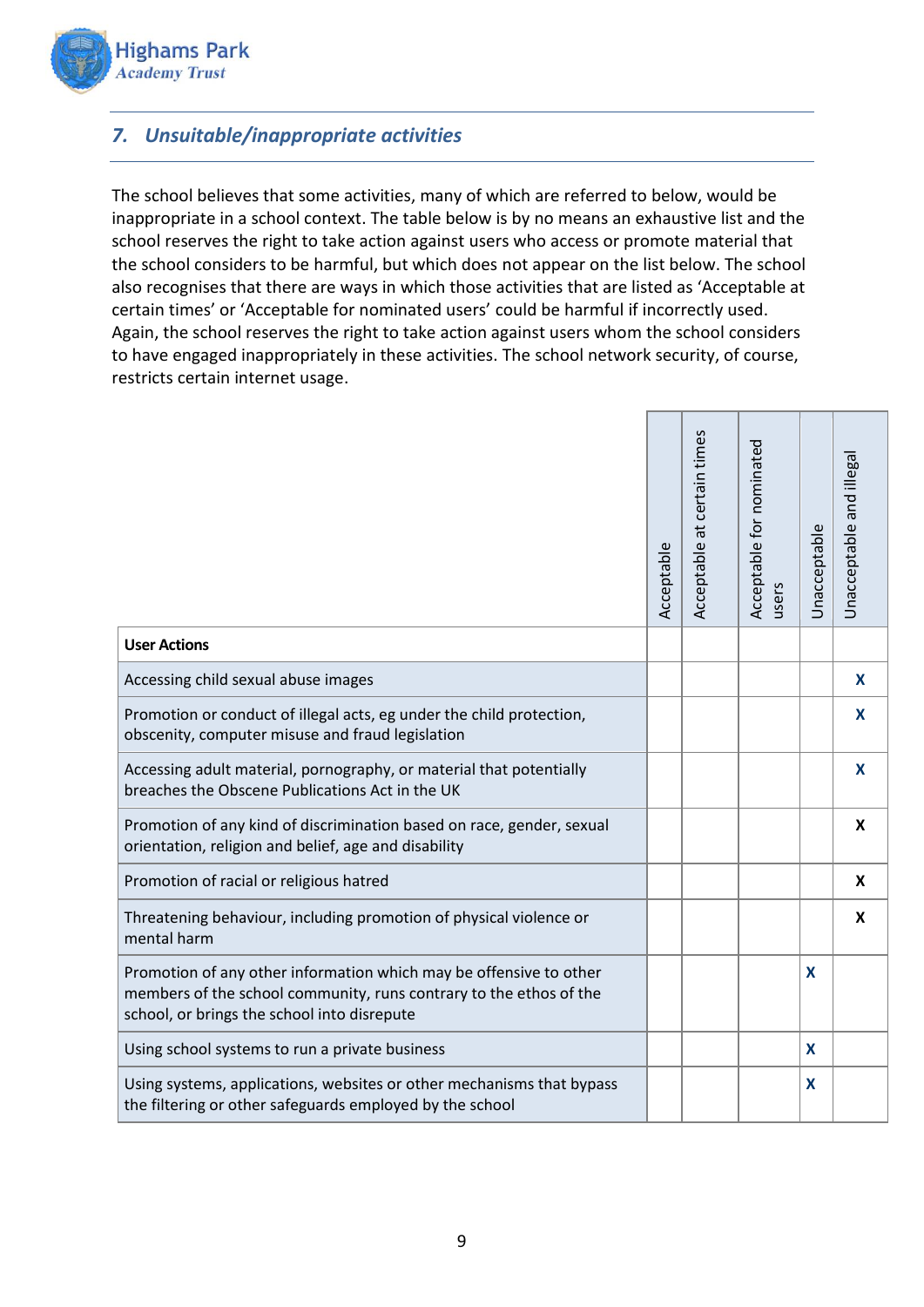

|                                                                                                                                                                                          | Acceptable | Acceptable at certain times | Acceptable for nominated<br>users | Unacceptable | Unacceptable and illegal |
|------------------------------------------------------------------------------------------------------------------------------------------------------------------------------------------|------------|-----------------------------|-----------------------------------|--------------|--------------------------|
| Uploading, downloading or transmitting commercial software or any<br>copyrighted materials belonging to third parties, without the necessary<br>licensing permissions                    |            |                             |                                   |              | X                        |
| Revealing or publicising confidential or proprietary information (eg<br>financial / personal information, databases, computer / network access<br>codes and passwords)                   |            |                             |                                   |              | X                        |
| Creating or propagating computer viruses or other harmful files                                                                                                                          |            |                             |                                   |              | X                        |
| Carrying out sustained or instantaneous high-volume network traffic<br>(downloading / uploading files) that causes network congestion and<br>hinders others in their use of the internet |            |                             |                                   |              | X                        |
| On-line gaming (educational)                                                                                                                                                             |            | X                           |                                   |              |                          |
| On-line gaming (non-educational)                                                                                                                                                         |            | X                           | x                                 |              |                          |
| On-line gambling                                                                                                                                                                         |            |                             |                                   | X            |                          |
| Accessing the internet for personal or social use (e.g. online shopping,<br>banking etc)                                                                                                 |            | X                           |                                   |              |                          |
| File sharing e.g. music, films etc                                                                                                                                                       |            |                             |                                   |              | x                        |
| Use of social networking sites                                                                                                                                                           |            | X                           | X                                 |              |                          |
| Use of video broadcasting eg Youtube                                                                                                                                                     |            | X                           |                                   |              |                          |
| Using external data storage devices (e.g. USB) for holding sensitive data                                                                                                                |            |                             |                                   | X            |                          |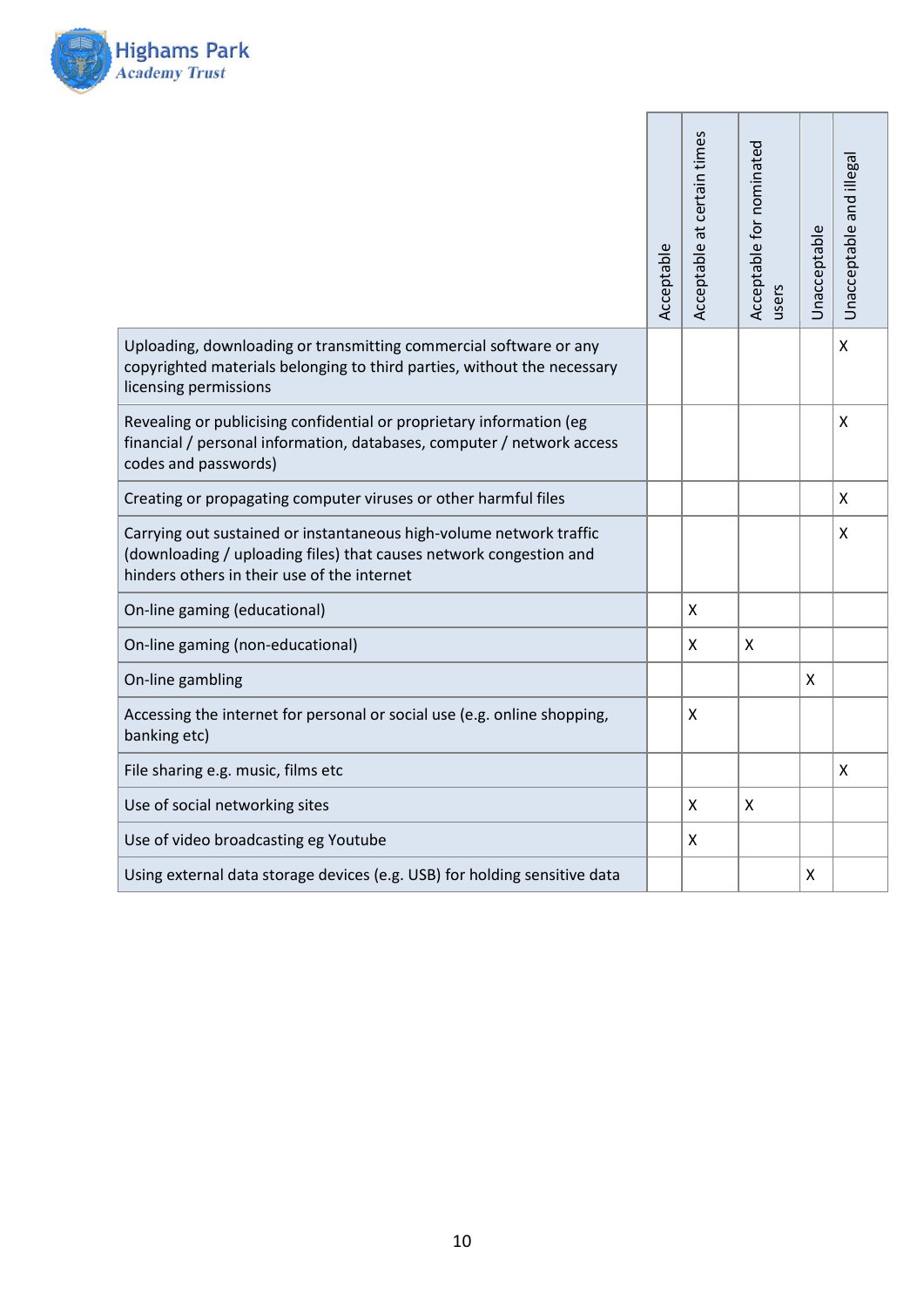

This table indicates when some of the activities above may be allowed:

|                                                                                             | Circumstances when these may be allowed                                                                                                                                                                                                   |                                                                                                                 |
|---------------------------------------------------------------------------------------------|-------------------------------------------------------------------------------------------------------------------------------------------------------------------------------------------------------------------------------------------|-----------------------------------------------------------------------------------------------------------------|
| <b>User Actions</b>                                                                         | <b>Staff &amp; other adults</b>                                                                                                                                                                                                           | <b>Students</b>                                                                                                 |
| On-line gaming (educational)                                                                |                                                                                                                                                                                                                                           | When directed by a member<br>of staff in lessons or under<br>supervision in a school IT room<br>at break/lunch. |
| On-line gaming (non<br>educational)                                                         | Not acceptable                                                                                                                                                                                                                            | Under supervision in a school<br>IT room at break/lunch.                                                        |
| Accessing the internet for<br>personal or social use (e.g.<br>online shopping, banking etc) | Before the start of the school<br>day, after the end of the<br>school day, or during a break<br>or lunch.                                                                                                                                 | Before the start of the school<br>day, after the end of the<br>school day, or during a break<br>or lunch.       |
| Use of social networking sites                                                              | For personal use - before the<br>start of the school day, after<br>the end of the school day, or<br>during a break or lunch.<br>For school-related activities -<br>as appropriate and for those<br>nominated users as specified<br>above. | Not acceptable                                                                                                  |
| Use of video broadcasting eg<br>Youtube                                                     | For educational purposes only                                                                                                                                                                                                             | For educational purposes only                                                                                   |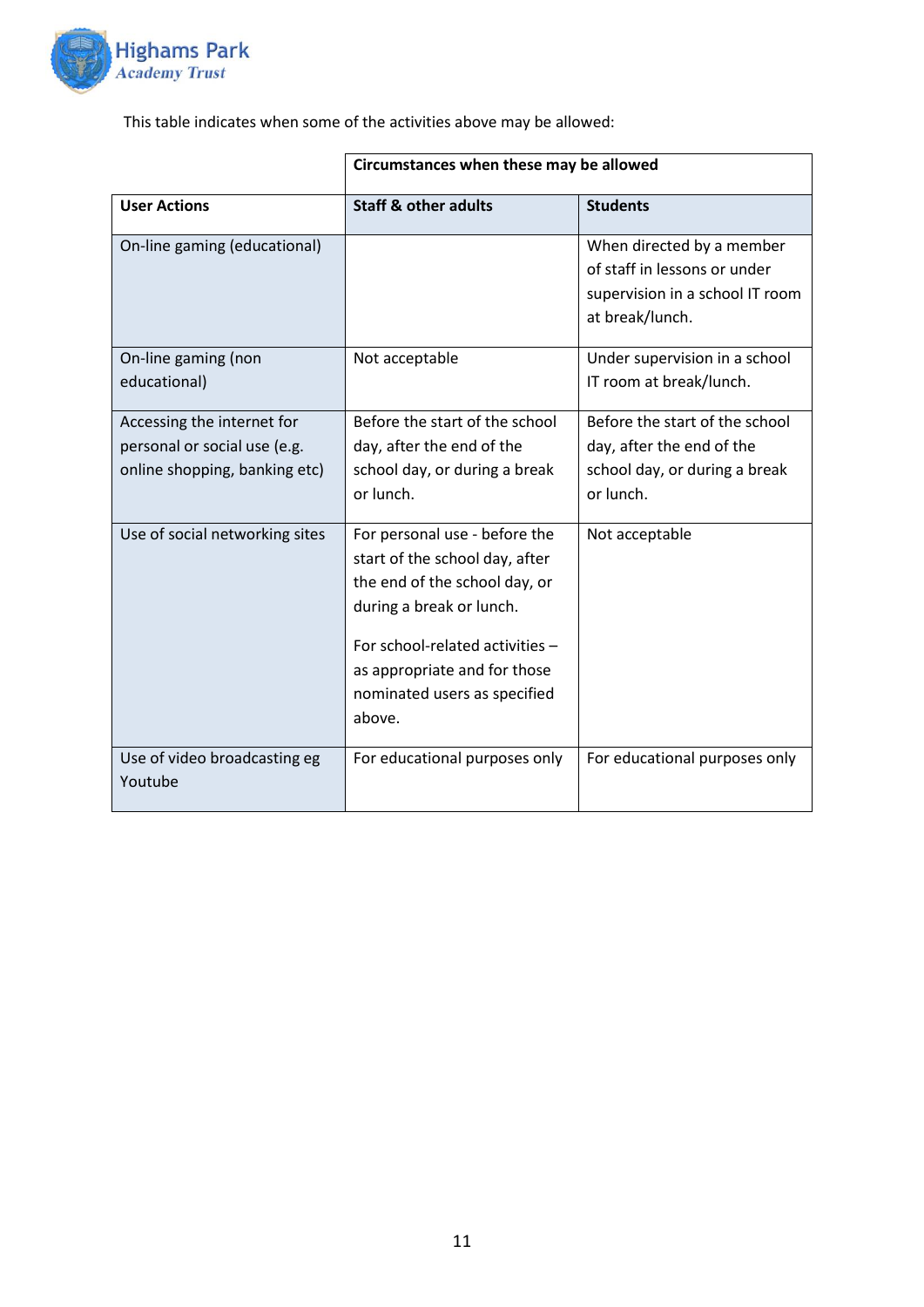

## <span id="page-11-0"></span>*8. Incident Management*

| Incidents (students):                                                            |                        |                                       |                         |                 |                  |                         |                                              |                       |
|----------------------------------------------------------------------------------|------------------------|---------------------------------------|-------------------------|-----------------|------------------|-------------------------|----------------------------------------------|-----------------------|
|                                                                                  | Refer to teacher\tutor | Head of                               | Safeguarding Lead (DSL) |                 |                  | Inform parents / carers | internet access rights<br>Removal of network | Sanction according to |
|                                                                                  |                        | ð                                     | Refer to Designated     |                 | Refer to Network |                         |                                              | severity of offence   |
|                                                                                  |                        | / other                               |                         |                 |                  |                         |                                              |                       |
|                                                                                  |                        | Refer to Head<br>Department,<br>Year/ |                         | Refer to Police | Manager          |                         |                                              |                       |
|                                                                                  |                        |                                       |                         |                 |                  |                         |                                              |                       |
| Deliberately accessing or trying to                                              |                        |                                       |                         |                 |                  |                         |                                              |                       |
| access material that could be                                                    |                        |                                       | X                       | X               | X                | X                       | X                                            | X                     |
| considered illegal (see list in earlier<br>section on unsuitable / inappropriate |                        |                                       |                         |                 |                  |                         |                                              |                       |
| activities)                                                                      |                        |                                       |                         |                 |                  |                         |                                              |                       |
| Unauthorised use of non-educational                                              |                        |                                       |                         |                 |                  |                         |                                              |                       |
| sites during lessons                                                             | X                      |                                       |                         |                 |                  |                         | X                                            | X                     |
| Unauthorised use of mobile                                                       |                        |                                       |                         |                 |                  |                         |                                              |                       |
| phone/digital camera / other handheld                                            | X                      |                                       |                         |                 |                  | X                       |                                              | X                     |
| device                                                                           |                        |                                       |                         |                 |                  |                         |                                              |                       |
| Unauthorised use of social                                                       |                        |                                       |                         |                 |                  |                         |                                              |                       |
| networking/instant                                                               | Χ                      |                                       |                         |                 |                  | X                       |                                              | X                     |
| messaging/personal email                                                         |                        |                                       |                         |                 |                  |                         |                                              |                       |
| Unauthorised downloading or                                                      |                        |                                       |                         |                 | X                |                         | X                                            | X                     |
| uploading of files                                                               |                        |                                       |                         |                 |                  |                         |                                              |                       |
| Allowing others to access school                                                 |                        |                                       |                         |                 |                  |                         |                                              |                       |
| network by sharing username and                                                  | X                      |                                       |                         |                 | X                |                         | X                                            | X                     |
| passwords                                                                        |                        |                                       |                         |                 |                  |                         |                                              |                       |
| Attempting to access or accessing the                                            |                        |                                       |                         |                 |                  |                         |                                              |                       |
| school network, using another                                                    |                        | X                                     |                         |                 | X                |                         | X                                            | X                     |
| student's account                                                                |                        |                                       |                         |                 |                  |                         |                                              |                       |
| Attempting to access or accessing the                                            |                        |                                       |                         |                 |                  |                         |                                              |                       |
| school network, using the account of a                                           |                        | X                                     |                         |                 | X                | X                       | Χ                                            | X                     |
| member of staff<br>Corrupting or destroying the data of                          |                        |                                       |                         |                 |                  |                         |                                              |                       |
| other users                                                                      |                        | X                                     |                         |                 | X                | X                       | X                                            | X                     |
| Sending an email, text or instant                                                |                        |                                       |                         |                 |                  |                         |                                              |                       |
| message that is regarded as offensive,                                           |                        | X                                     | X                       |                 | X                | X                       | X                                            | X                     |
| harassment or of a bullying nature                                               |                        |                                       |                         |                 |                  |                         |                                              |                       |
| Continued infringements of the above,                                            |                        |                                       |                         |                 |                  |                         |                                              |                       |
| following previous warnings or                                                   |                        | X                                     | X                       | X               | X                | X                       | X                                            | X                     |
| sanctions                                                                        |                        |                                       |                         |                 |                  |                         |                                              |                       |
| Actions which could bring the school                                             |                        |                                       |                         |                 |                  |                         |                                              |                       |
| into disrepute or breach the integrity                                           |                        | X                                     | X                       |                 |                  | X                       | X                                            | X                     |
| of the ethos of the school                                                       |                        |                                       |                         |                 |                  |                         |                                              |                       |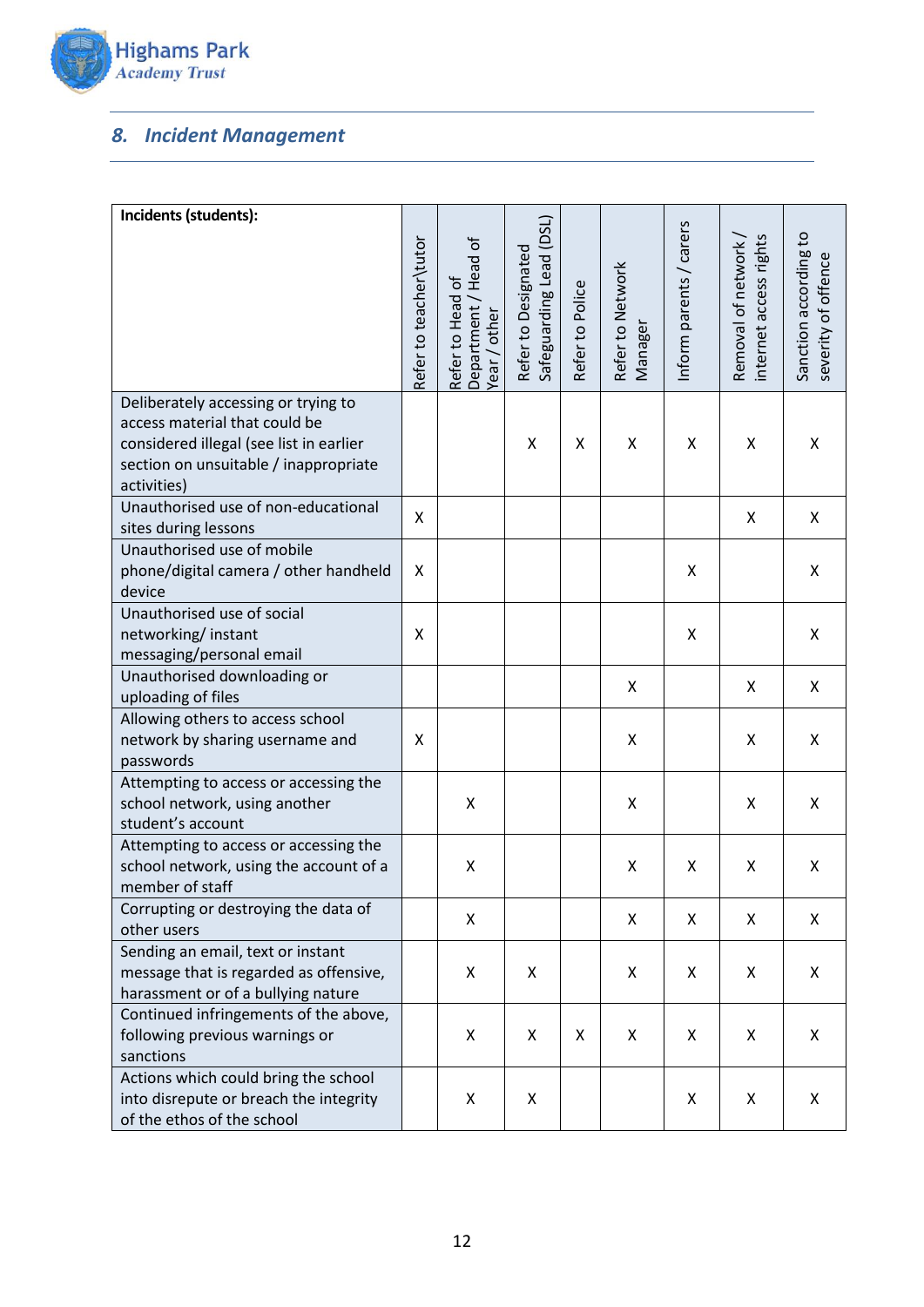

| Incidents (students):                                                                                                            | teacher\tutor<br>đ<br>Refer | Head of Year<br>$\mathfrak{b}$<br>Head<br>Department<br>S,<br>other<br>Refer | (LSC)<br>Designated<br>bea.<br>Refer to Designa<br>Safeguarding Le | Police<br>$\mathtt{S}$<br>Refer | Network Manager<br>ð<br>Refer 1 | nform parents / carers | access rights<br>Removal of network<br>internet | $\mathsf{c}_1$<br>Sanction according<br>severity of offence |
|----------------------------------------------------------------------------------------------------------------------------------|-----------------------------|------------------------------------------------------------------------------|--------------------------------------------------------------------|---------------------------------|---------------------------------|------------------------|-------------------------------------------------|-------------------------------------------------------------|
| Using proxy sites or other means to<br>subvert the school's filtering system                                                     |                             |                                                                              | X                                                                  |                                 | X                               | X                      | X                                               | X                                                           |
| Accidentally accessing offensive or<br>pornographic material and failing to<br>report the incident                               |                             | X                                                                            | X                                                                  |                                 | X                               | X                      |                                                 |                                                             |
| Deliberately accessing or trying to<br>access offensive or pornographic<br>material                                              |                             | Χ                                                                            | Χ                                                                  |                                 | X                               | X                      | X                                               | Χ                                                           |
| Receipt or transmission of material<br>that infringes the copyright of another<br>person or infringes the Data Protection<br>Act |                             | X                                                                            |                                                                    | X                               | X                               | X                      | X                                               | X                                                           |

| Incidents (staff and community users):                                                                                                                                         |               |                 |                             |                                              |                                       |                                              |
|--------------------------------------------------------------------------------------------------------------------------------------------------------------------------------|---------------|-----------------|-----------------------------|----------------------------------------------|---------------------------------------|----------------------------------------------|
|                                                                                                                                                                                | Refer to SLMT | Refer to Police | Refer to Network<br>Manager | nternet access rights<br>Removal of network, | Refer to Online Safety<br>Coordinator | Sanction according to<br>severity of offence |
| Deliberately accessing or trying to<br>access material that could be<br>considered illegal (see list in earlier<br>section on unsuitable / inappropriate                       | X             | X               | Χ                           | X                                            | X                                     | x                                            |
| activities)                                                                                                                                                                    |               |                 |                             |                                              |                                       |                                              |
| Excessive or inappropriate personal<br>use of the internet / social networking<br>sites / instant messaging / personal<br>email                                                |               |                 |                             |                                              | X                                     | X                                            |
| Unauthorised downloading or<br>uploading of files                                                                                                                              | X             | X               | X                           |                                              | X                                     | X                                            |
| Allowing others to access school<br>network by sharing username and<br>passwords or attempting to access or<br>accessing the school network, using<br>another person's account |               |                 | Χ                           |                                              | X                                     | X                                            |
| Careless use of personal data eg<br>holding or transferring data in an<br>insecure manner                                                                                      |               |                 | X                           |                                              | X                                     | X                                            |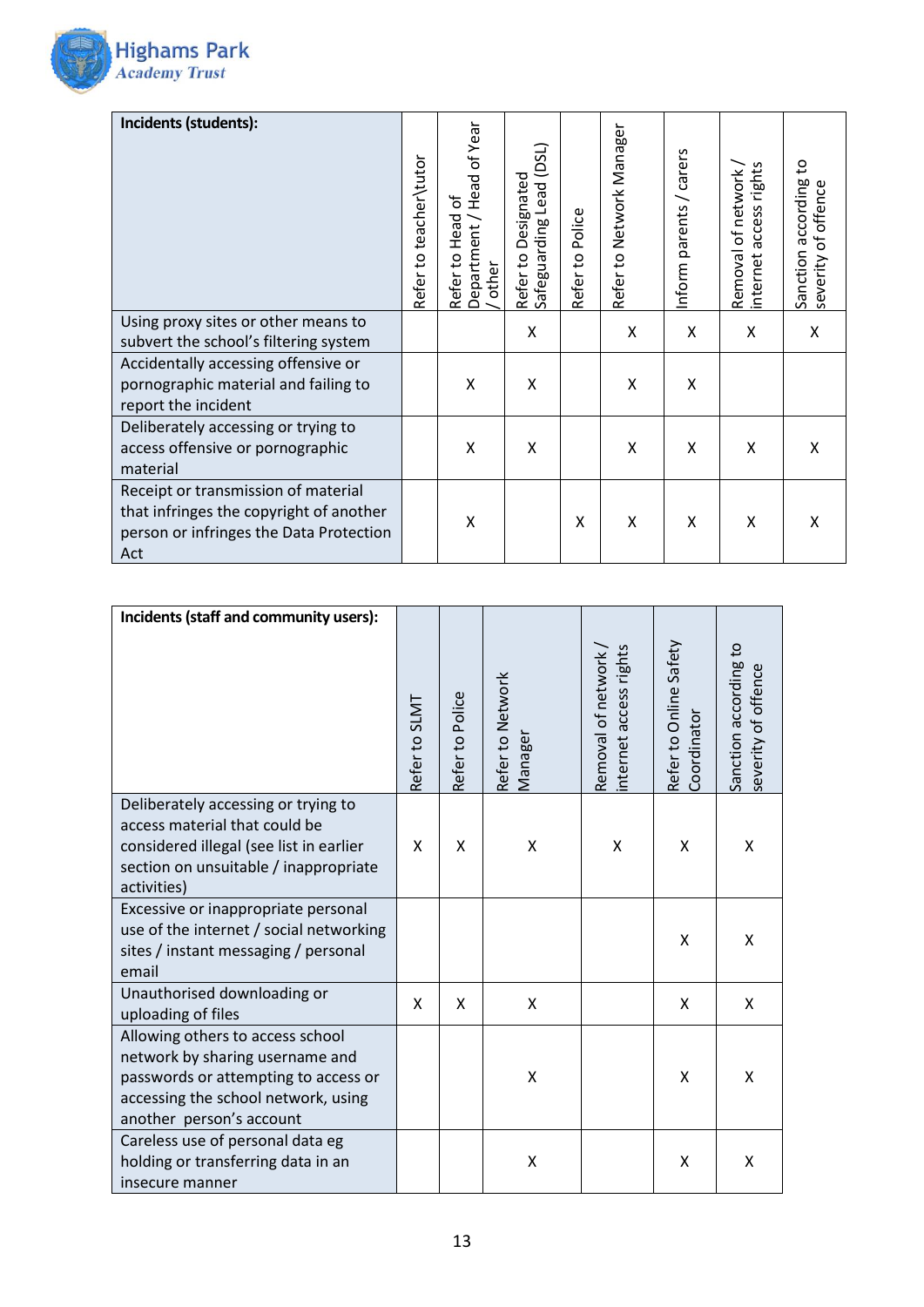

| Incidents (staff and community users):                                                                                                   |               |                 |                             |                                              |                                       |                                              |
|------------------------------------------------------------------------------------------------------------------------------------------|---------------|-----------------|-----------------------------|----------------------------------------------|---------------------------------------|----------------------------------------------|
|                                                                                                                                          | Refer to SLMT | Refer to Police | Refer to Network<br>Manager | nternet access rights<br>Removal of network, | Refer to Online Safety<br>Coordinator | Sanction according to<br>severity of offence |
| Deliberate actions to breach data<br>protection or network security rules                                                                | X             | X               | Χ                           | X                                            | X                                     | X                                            |
| Corrupting or destroying the data of<br>other users or causing deliberate<br>damage to hardware or software                              | X             | X               | Χ                           | Χ                                            | Χ                                     | X                                            |
| Sending an email, text or instant<br>message that is regarded as offensive,<br>harassment or of a bullying nature                        | X             |                 | Χ                           |                                              | Χ                                     | X                                            |
| Using personal email / social<br>networking / instant messaging / text<br>messaging to carry out digital<br>communications with students | X             |                 | Χ                           |                                              | Χ                                     | X                                            |
| Actions which could compromise the<br>staff member's professional standing                                                               | X             |                 | Χ                           |                                              | X                                     | X                                            |
| Actions which could bring the school<br>into disrepute or breach the integrity<br>of the ethos of the school                             | X             |                 |                             |                                              | Χ                                     | X                                            |
| Using proxy sites or other means to<br>subvert the school's filtering system                                                             | Χ             |                 | Χ                           |                                              | X                                     | X                                            |
| Accidentally accessing offensive or<br>pornographic material and failing to<br>report the incident                                       | X             |                 | $\pmb{\mathsf{X}}$          |                                              | Χ                                     | X                                            |
| Deliberately accessing or trying to<br>access offensive or pornographic<br>material                                                      | X             |                 | Χ                           | Χ                                            | Χ                                     | Χ                                            |
| Deliberately breaching copyright or<br>licensing regulations                                                                             | X             | X               | X                           | X                                            | X                                     | X                                            |
| Continued infringements of the<br>above, following previous warnings or<br>sanctions                                                     | X             | X               | Χ                           | X                                            | X                                     | X                                            |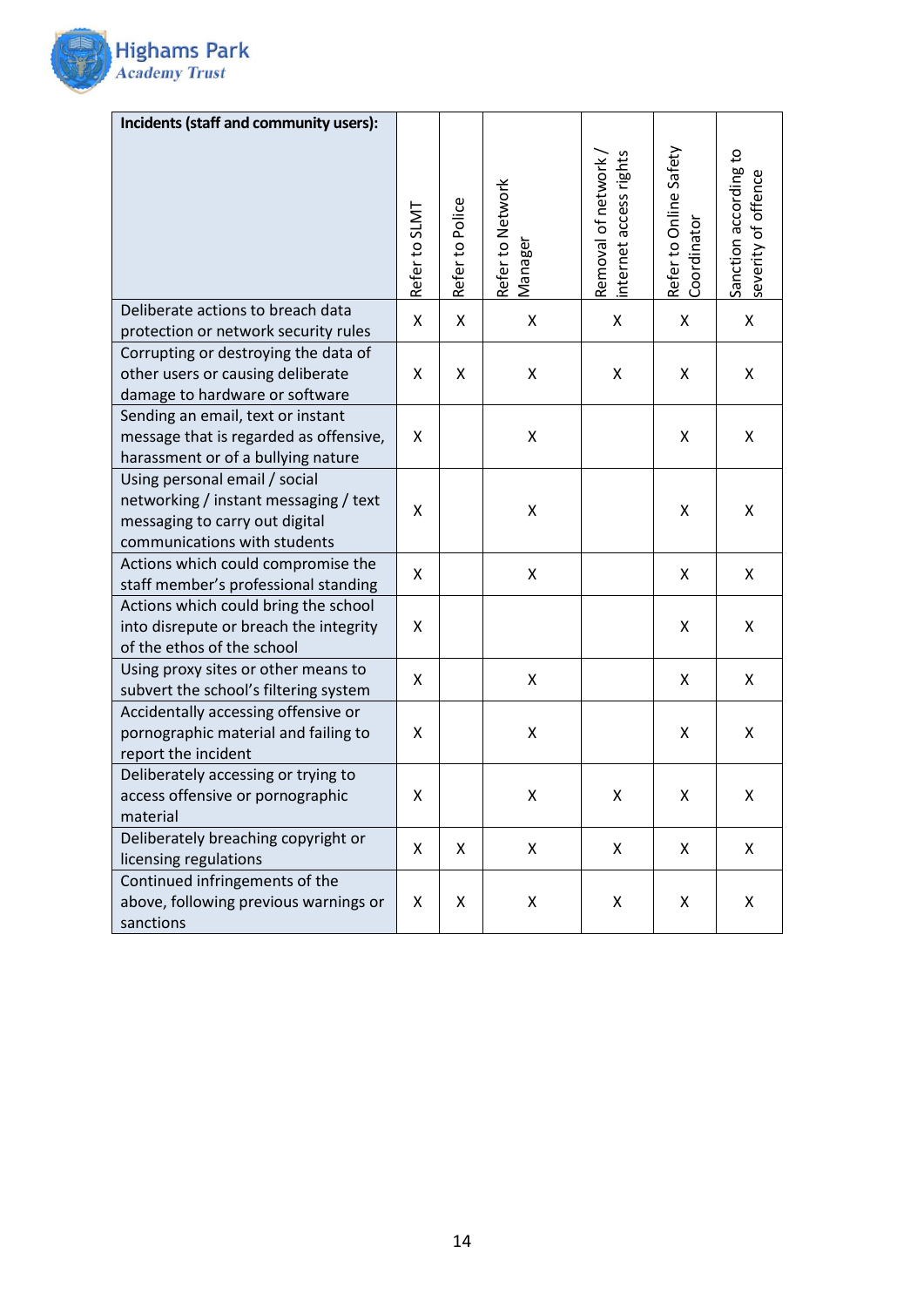

<span id="page-14-0"></span>*Appendix 1 – Student Acceptable Use Policy*

## **Student Acceptable Use Policy**

This Acceptable Use Policy is intended to make sure:

- That you will be a responsible user and stay safe while using the internet and other technology for learning and personal use
- That ICT systems and users are protected from accidental or deliberate misuse

The school will try to ensure that you will have good access to technology to enhance your learning and will, in return, expect you to agree to be a responsible user.

Please make sure you read and understand the following I **WILL** and **I WILL NOT** statements. If there's anything you're not sure of, ask your teacher.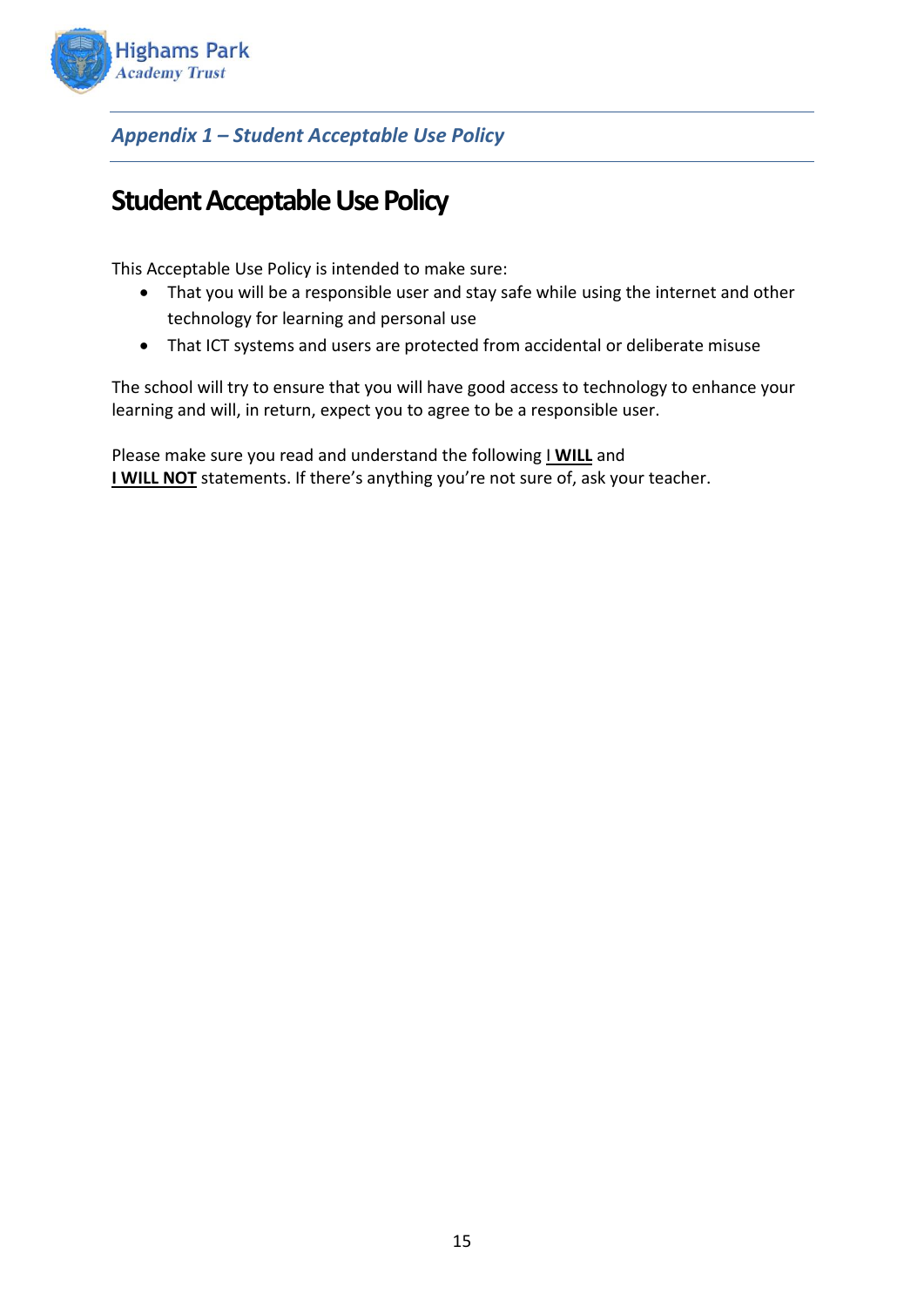

#### **I WILL:**

- keep my username and password to myself at all times I will not share it, or try to use any other person's username and password
- respect others' work and property and will not access, copy, remove or change anyone else's files, without their knowledge and permission
- be polite and responsible when I communicate with others; I will not use strong, aggressive or inappropriate language and I appreciate that others may have different opinions
- immediately report any unpleasant or inappropriate material or messages or anything that makes me feel uncomfortable when I see it online
- immediately report any damage or faults involving equipment or software, however this may have happened
- only use my personal devices (mobile phones, etc.) in school if I have permission (see rules on mobile devices)
- follow the rules set out in this agreement, in the same way as if I were using school equipment, if I do use my own devices in school
- only use non-educational websites with permission and at the times that are allowed
- ask a member of staff if I am unsure about anything connected to my use of school IT equipment or the internet
- behave in the same way I would in class if my lesson is being conducted online, both in respect of my behaviour towards members of staff and towards other students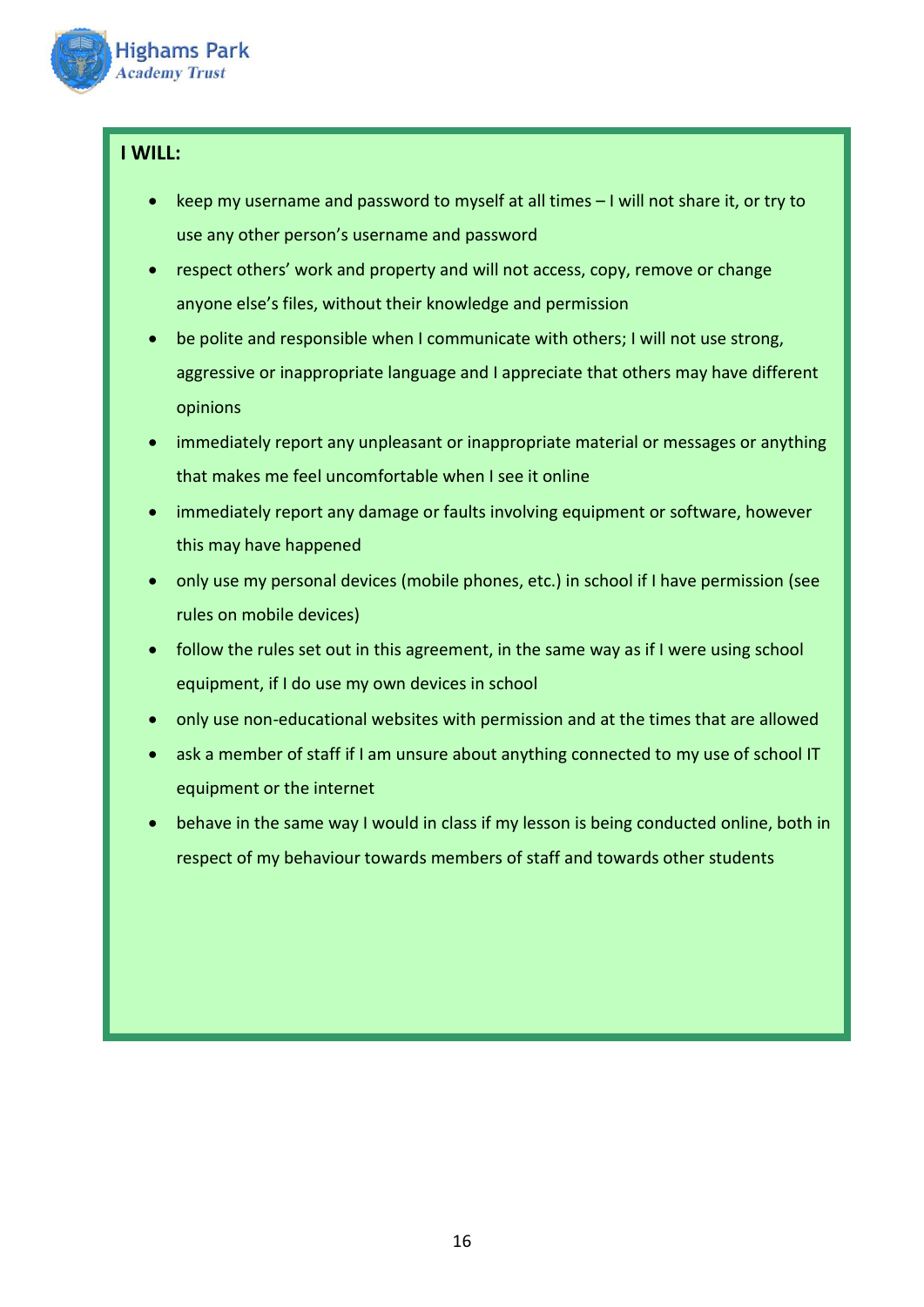

#### **I WILL NOT:**

- try to upload, download or access any materials which are illegal or inappropriate or may cause harm or distress to others
- take or share images (pictures and videos) of anyone without their permission
- use the school IT systems for watching videos (eg YouTube), shopping online or other non-educational activities, unless I have permission of a member of staff to do so
- use the school IT systems for any illegal purpose
- try to use any websites or software that might allow me to bypass the filtering/security systems in place to prevent access to inappropriate materials
- open any attachments to emails, unless I know and trust the person/organisation who sent the email (this is due to the risk of the attachment containing viruses or other harmful programmes)
- attempt to install programmes of any type on a machine, or store programmes on a computer
- try to alter computer settings
- disclose or share personal information (including pictures and videos) about myself or others when online.
- arrange to meet people off-line that I have communicated with online, without my parents' express permission and knowledge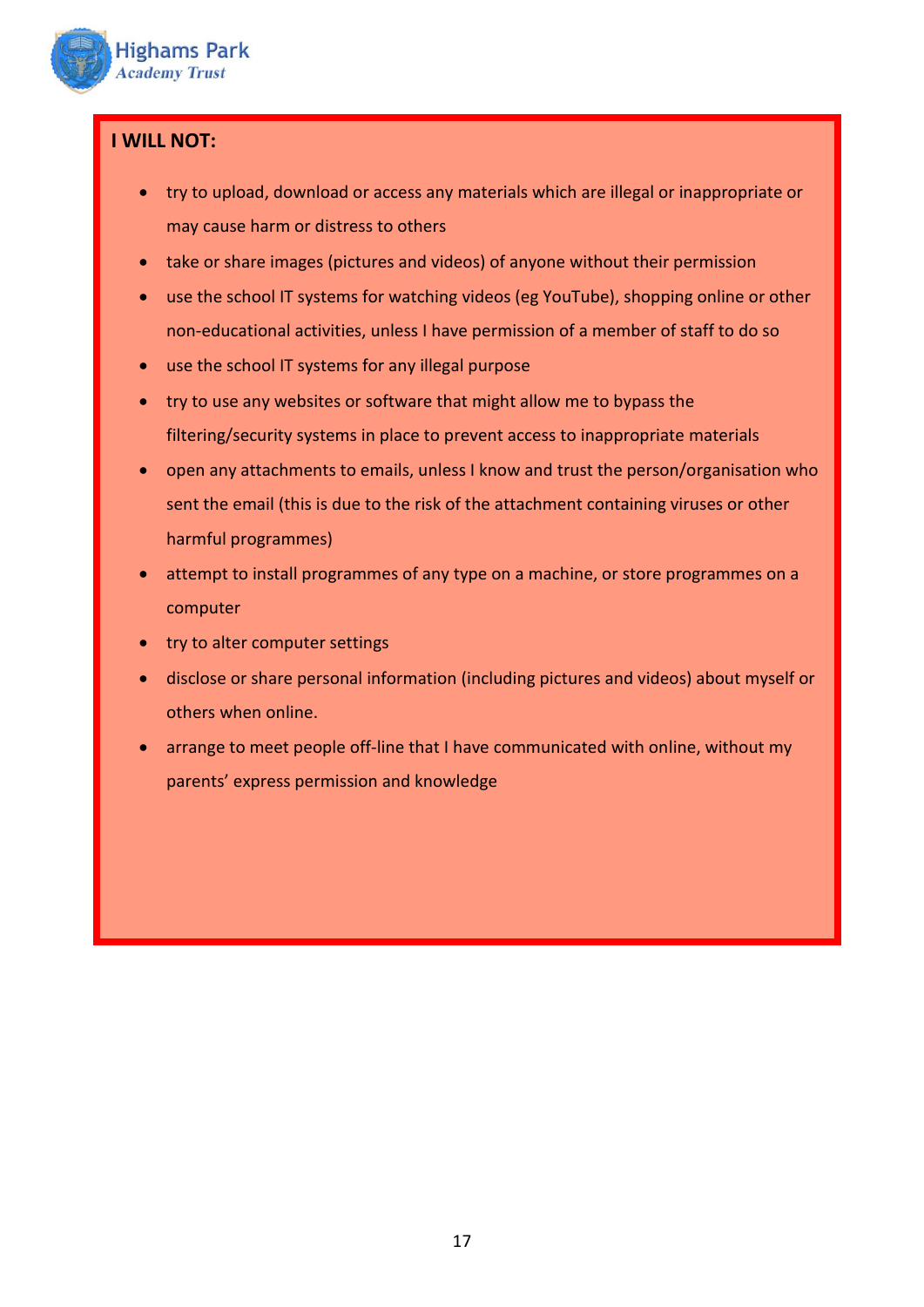

## **Student Acceptable Use Policy Agreement Form**

This form relates to the student Acceptable Use Policy (AUP), to which it is attached.

#### **Students:**

I understand that I am responsible for my actions, both in and out of school:

- I understand that the school will monitor my use of the ICT systems, email and other digital communications.
- I understand that the school also has the right to take action against me if I am involved in incidents of inappropriate behaviour, covered in this agreement, when I am out of school and where they involve my membership of the school community (examples, but by no means an exhaustive list, could include cyber-bullying, use of images or use of personal information).
- I understand that if I fail to follow this Acceptable Use Policy Agreement, I will be subject to disciplinary action. This may (depending on the severity of the incident) include loss of access to the school network/internet, detentions, contact with parents, fixed-term exclusions and, in the event of illegal activities, involvement of the police.

I have read and understood the above and agree to follow this policy when:

- I use the school ICT systems and equipment (both in and out of school)
- I use my own equipment in school (when allowed) e.g. mobile phones, cameras etc.
- I use my own equipment out of school in a way that is related to me being a member of this school e.g. communicating with other members of the school, accessing school email, Firefly, the school website etc.

#### **Parents/Carers:**

Parents/Carers are required to sign this form below, alongside their child, to show their support of the school in this important aspect of our work.

| Name of Student       |      |
|-----------------------|------|
| <b>Tutor Group</b>    |      |
| Signed (Student)      | Date |
| Signed (Parent/Carer) | Date |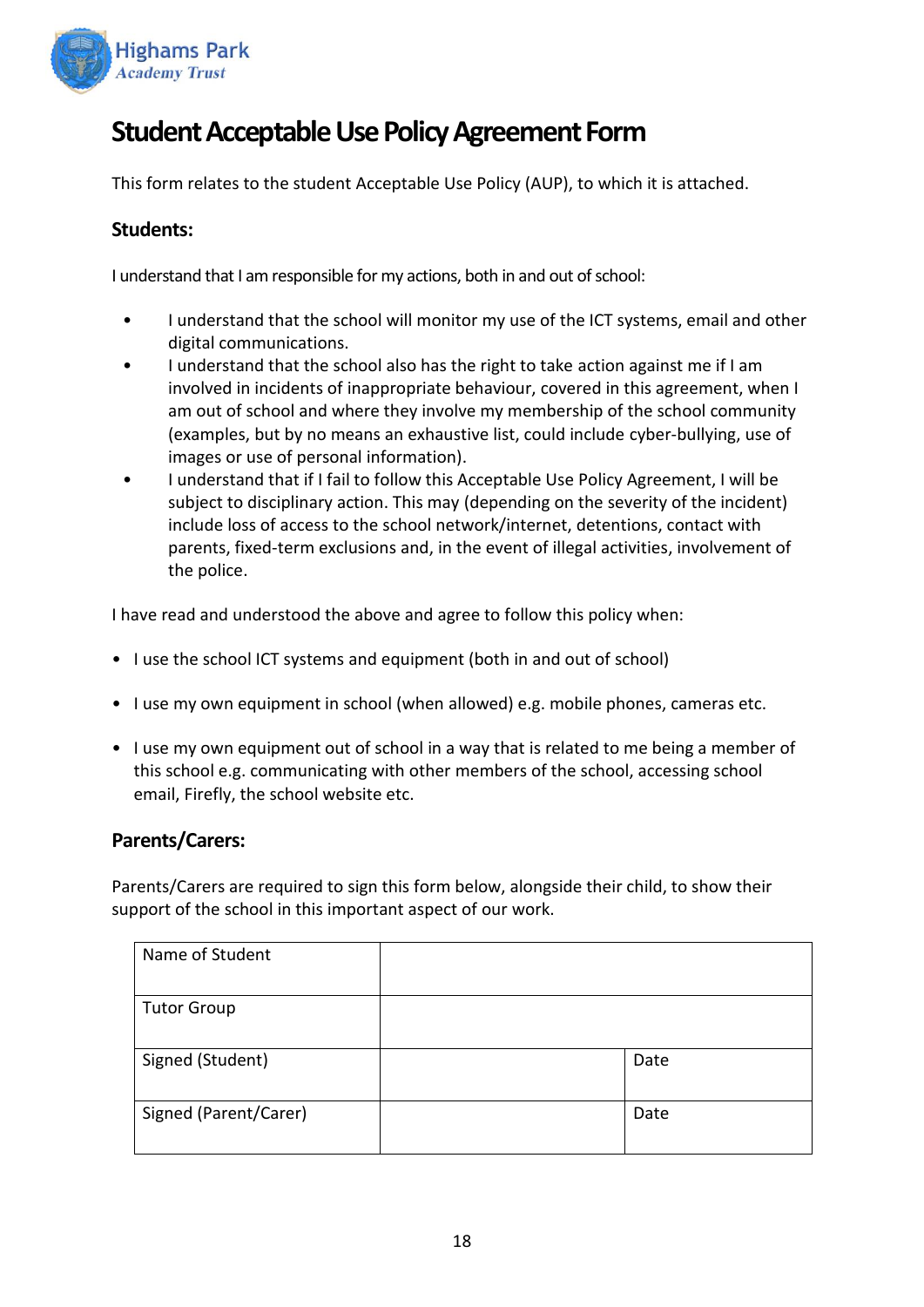

<span id="page-18-0"></span>*Appendix 2 – Staff, Volunteer, Community User Acceptable Use Policy*

## **Staff, Volunteer and Community User Acceptable Use Policy**

This Acceptable Use Policy (AUP) is intended to ensure:

- that staff, volunteers and community users will be responsible users and stay safe while using the internet and other communications technologies for educational, personal and recreational use.
- that school ICT systems and users are protected from accidental or deliberate misuse that could put the security of the systems and users at risk.
- that staff, volunteers and community users are protected from potential risk in their use of ICT in their everyday work.

The school will try to ensure that staff, volunteers and community users will have good access to ICT to enhance their work, to enhance learning opportunities for students / pupils and will, in return, expect staff, volunteers and community users to agree to be responsible users.

#### **Acceptable Use Policy Agreement**

I understand that I must use school ICT systems in a responsible way, to ensure that there is no risk to my safety or to the safety and security of the ICT systems and other users. I recognise the value of the use of ICT for enhancing learning and will ensure that students/pupils receive opportunities to gain from the use of ICT. I will, where possible, educate the young people in my care in the safe use of ICT and embed Online safety in my work with young people.

For my professional and personal safety:

- I understand that the school will monitor my use of the ICT systems, email and other digital communications.
- I will not try to upload, download or access any materials which are illegal (child sexual abuse images, criminally racist material, adult pornography covered by the Obscene Publications Act) or inappropriate or may cause harm or distress to others. I will not try to use any programmes or software that might allow me to bypass the filtering/security systems in place to prevent access to such materials.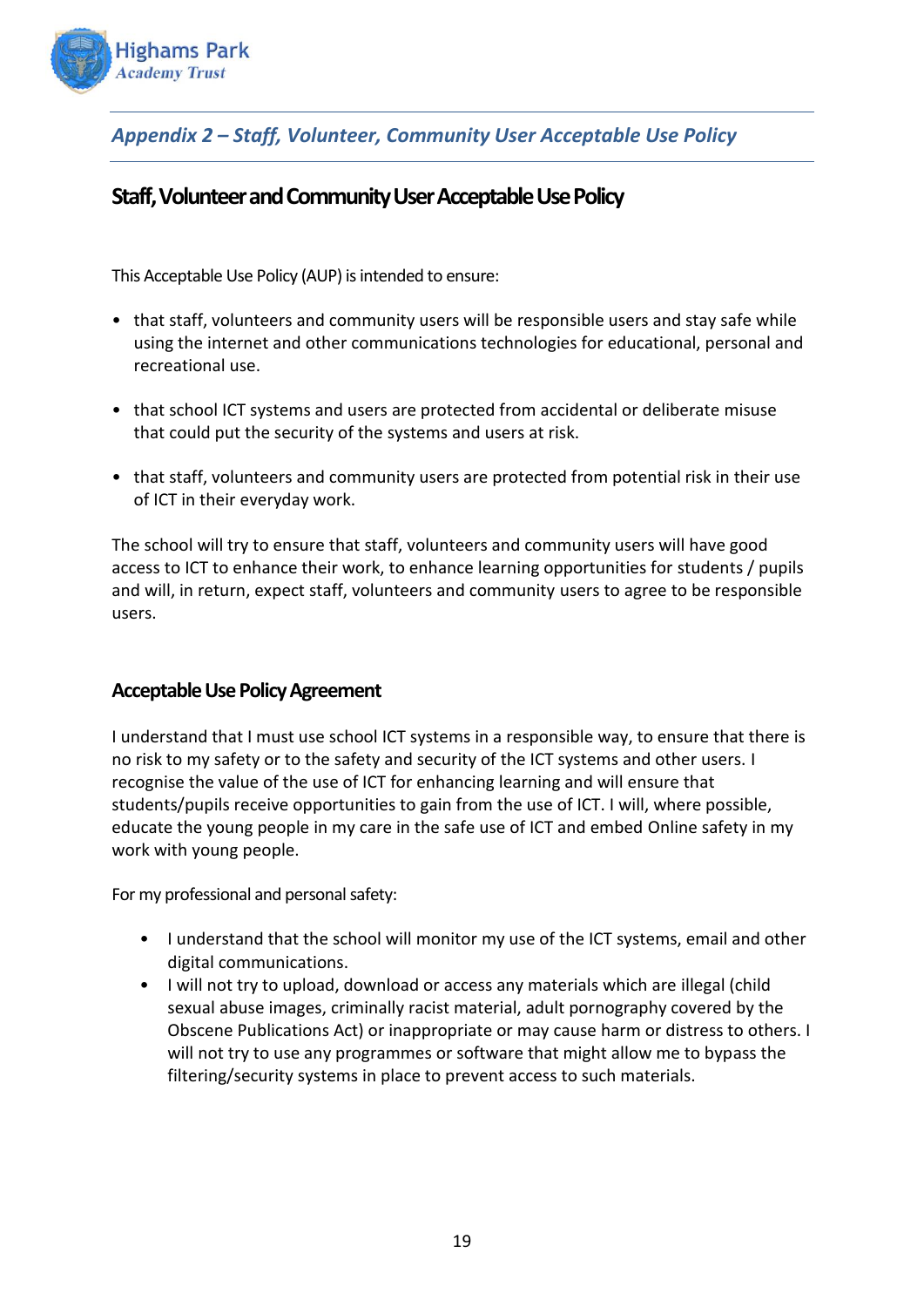

- I understand that the rules set out in this agreement also apply to use of school ICT systems (e.g. laptops, email, VLE etc) out of school.
- I understand that the school ICT systems are primarily intended for educational use and that I will only use the systems for personal or recreational use within the policies and rules set down by the school.
- I will not disclose my username or password to anyone else, nor will I try to use any other person's username and password.
- I will immediately report any illegal, inappropriate or harmful material or incident I become aware of, to the appropriate person.
- I will be professional in my communications and actions when using school ICT systems:
- I will not access, copy, remove or otherwise alter any other user's files, without their express permission.
- I will communicate with others in a professional manner, I will not use aggressive or inappropriate language and I appreciate that others may have different opinions.
- I will ensure that when I take and/or publish images of others I will do so with their permission and in accordance with the school's policy on the use of digital/video images. I will not use my personal equipment to record these images, unless I have permission to do so. Where these images are published (e.g. on the school website / VLE) it will not be possible to identify by name, or other personal information, those who are featured.
- I will only use chat and social networking sites in school in accordance with the school's policies.
- I will only communicate with students/pupils and parents/carers using official school systems. Any such communication will be professional in tone and manner.
- I will not engage in any on-line activity that may compromise my professional responsibilities.
- When I use my personal hand held/external devices (PDAs/laptops/mobile phones/USB devices etc) in school, I will follow the rules set out in this agreement, in the same way as if I was using school equipment. I will also follow any additional rules in line with the School's Online safety Policy set by the school about such use. I will ensure that any such devices are protected by up to date anti-virus software and are free from viruses.
- I will not try (unless I have permission) to make large downloads or uploads that might take up internet capacity and prevent other users from being able to carry out their work.
- I will not install or attempt to install programmes of any type on a machine, or store programmes on a computer, nor will I try to alter computer settings, unless this is allowed in school policies.
- I will not disable or cause any damage to school equipment, or the equipment belonging to others.
- I understand that data protection policy requires that any staff or student / pupil data to which I have access, will be kept private and confidential, except when it is deemed necessary that I am required by law or by school policy to disclose such information to an appropriate authority.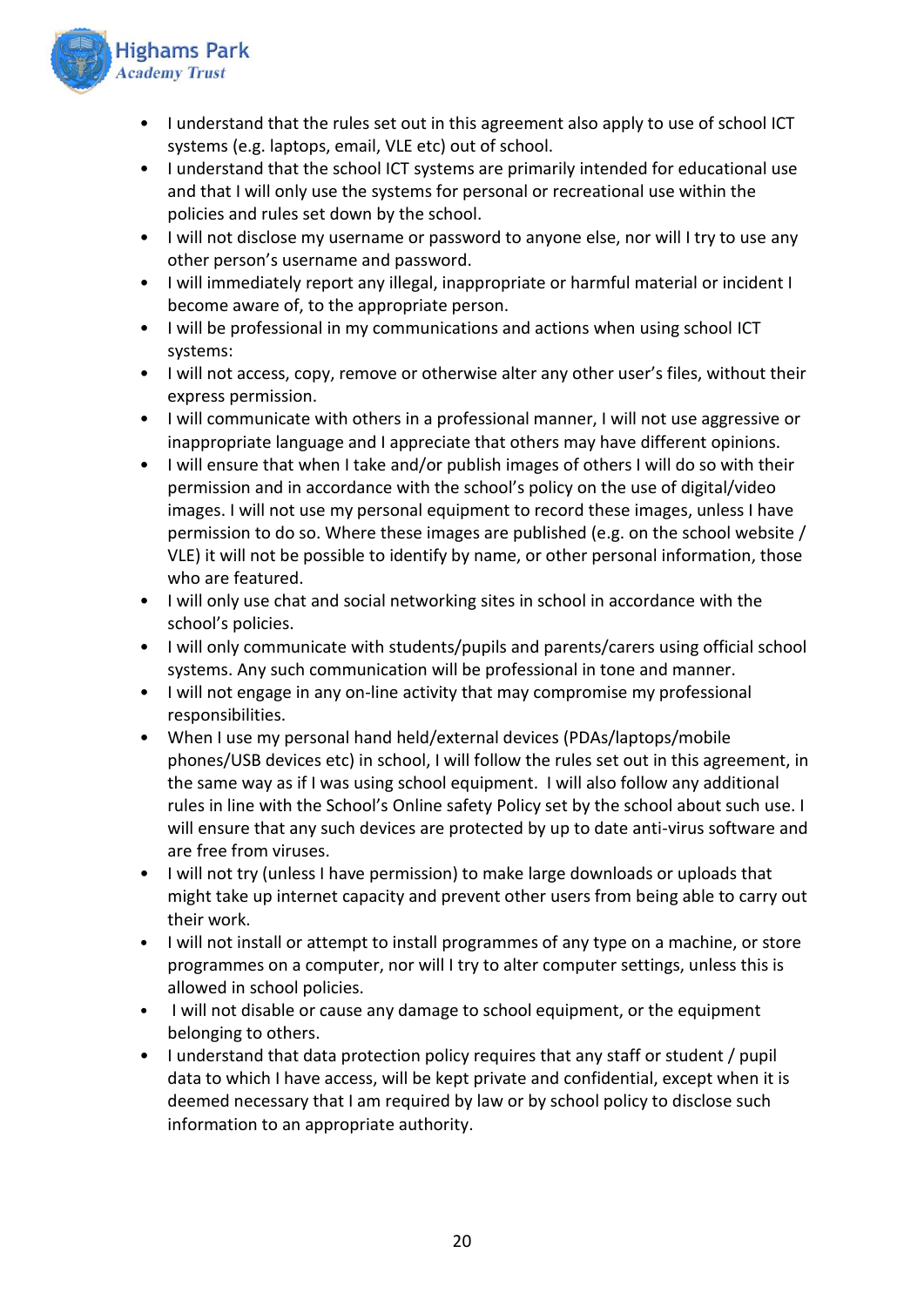

- When using the internet in my professional capacity or for school sanctioned personal use:
	- o I will ensure that I have permission to use the original work of others in my own work.
	- o Where work is protected by copyright, I will not download or distribute copies (including music and videos).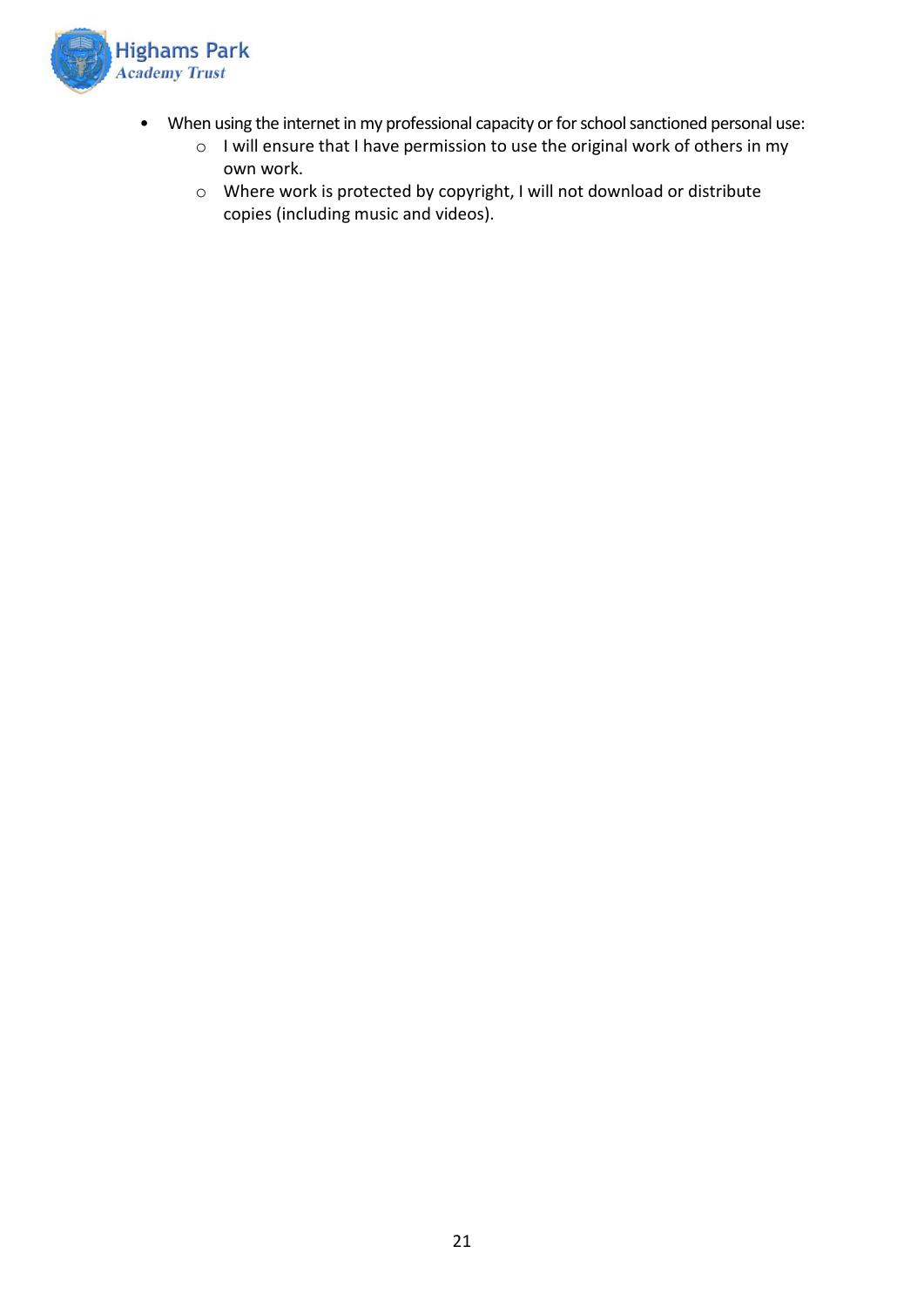

#### **Staff, Volunteer and Community User Acceptable Use Agreement Form**

This form relates to the Staff, Volunteer and Community User Acceptable Use Policy (AUP), to which it is attached.

I understand that I am responsible for my actions in and out of school:

- I understand that this Acceptable Use Policy applies not only to my work and use of school ICT equipment in school, but also applies to my use of school ICT systems and equipment out of school and my use of personal equipment in school or in situations related to my employment by the school.
- I understand that if I fail to comply with this Acceptable Use Policy Agreement, I could be subject to disciplinary action. This could include a warning, a suspension, referral to Governors and in the event of illegal activities the involvement of the police

I have read and understand the attached AUP and the Online Safety Policy. I agree to use the school ICT systems (both in and out of school) and my own devices (in school and when carrying out communications related to the school) within these guidelines.

| Name     |  |
|----------|--|
| Position |  |
| Signed   |  |
| Date     |  |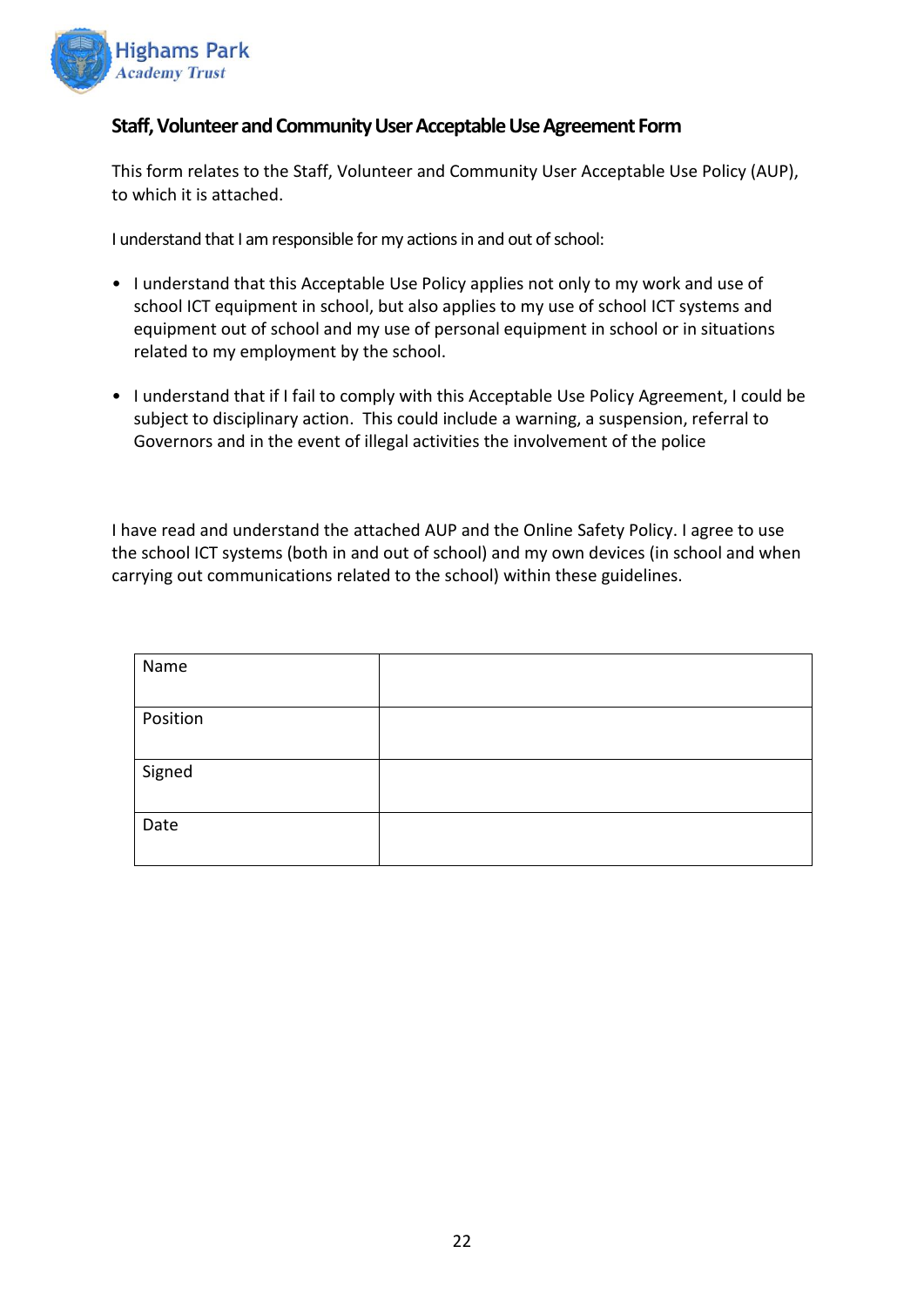

#### <span id="page-22-0"></span>*Appendix 3 – Use of Images Consent Form*

## **Use of Digital / Video Images**

The use of digital / video images plays an important part in learning activities. Members of staff (or students with staff permission) sometimes record photographic or video evidence of activities in lessons and out of school. These images may then be used in presentations in subsequent lessons, under the supervision of a member of staff.

Images may also be used to celebrate success through their publication in school newsletters, on school displays, on the school website, school social media accounts and, occasionally, in the public media (both in print and online).

The school complies with the GDPR and requests parents' permission before taking digital / video images of members of the school. Parents are requested to sign the permission form attached to the Student Information Booklet to allow the school to take and use images of their children.

 $\Box$ 

#### **5. Photographs / videos**

I understand that during my child's time at Highams Park school, staff may take photographs/videos of school activities that involve my child. The photographs/videos may be used for: traditional school photographs of both individuals and groups; school displays; school publications; the school website and other school-based social media. I give permission for the use of photographs and videos as described above.

## *Signature required at the bottom of the student information collection form*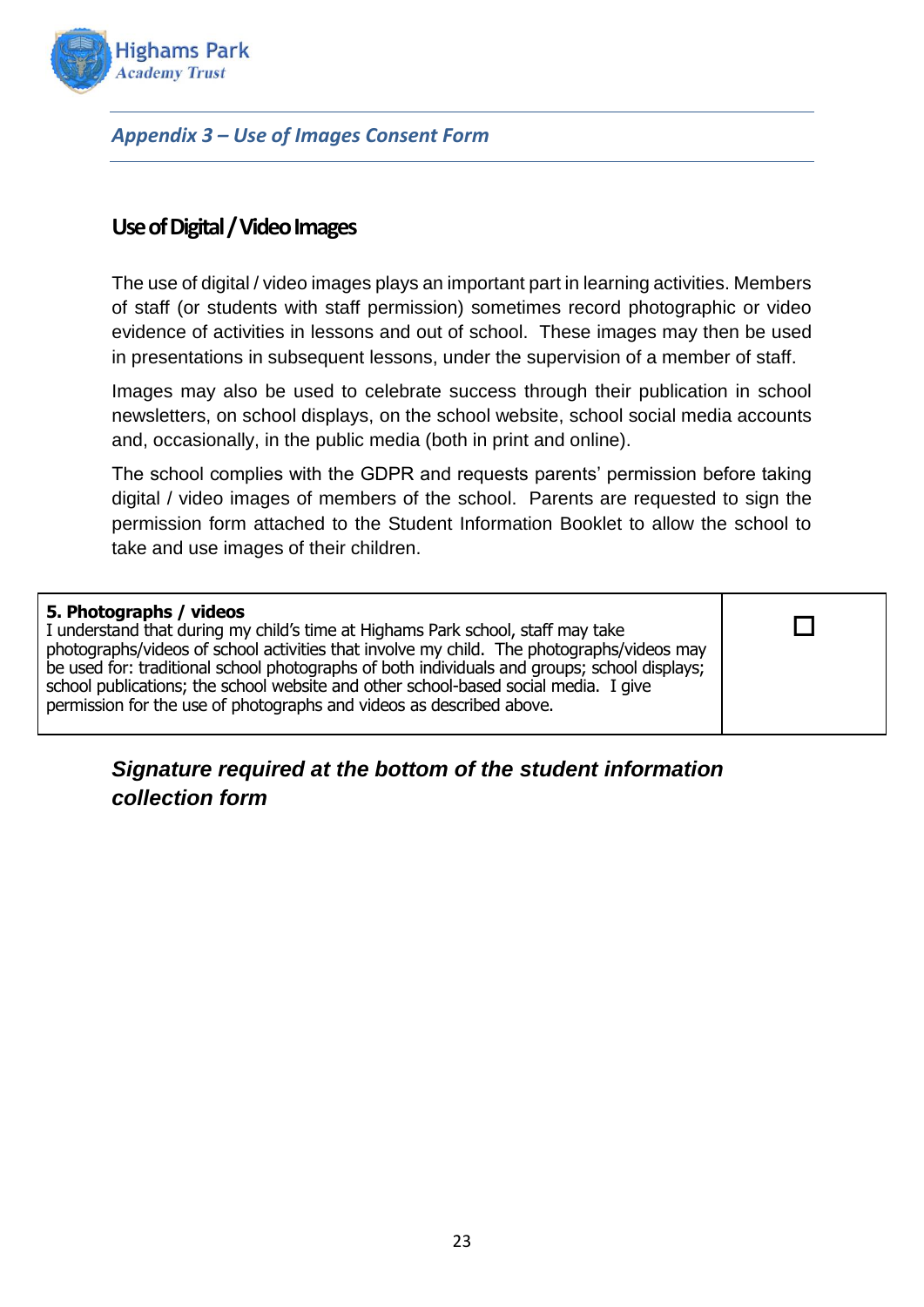

#### <span id="page-23-0"></span>*Appendix 4 – Statement on Sexting*

#### **Statement on Sexting**

We use the following definition of sexting at Highams Park School:

"Images or videos generated

- by children under the age of 18, or
- of children under the age of 18

that are of a sexual nature or are indecent."

At Highams Park School we understand that sexting presents a risk to the safety of students within our school. We understand that this is something that presents a risk to students in our school outside of school hours and, potentially, within school as well. We also understand that many students have unlimited and unrestricted access to the internet via mobile technologies and therefore can bypass security settings that the school puts in place.

We make every effort to educate the students at Highams Park School about the dangers of sexting and the ways in which they can avoid placing themselves at risk. This is done through curriculum time in Computer Science, Citizenship, Critical Minds and delivered centrally through assemblies and tutor time.

Where an incident of sexting comes to the school's attention the advice to staff is as follows:

- If a device is involved, secure the device and switch it off. Do not show any images to, or share any images with, anyone else.
- Seek advice from the Designated Safeguarding Lead (DSL) or Deputy DSL via normal safeguarding procedures as soon as possible.
- The DSL or Deputy DSL will deal with the incident and refer to the police where necessary.

Due to the complexity of managing sexting incidents and the legal position of students and staff, further information and advice is made available to staff through the "Managing Sexting Information" document and the "Sexting Advice and Guidance booklet" which can be found in Student Services, with the Online Safety Coordinator or the DSL.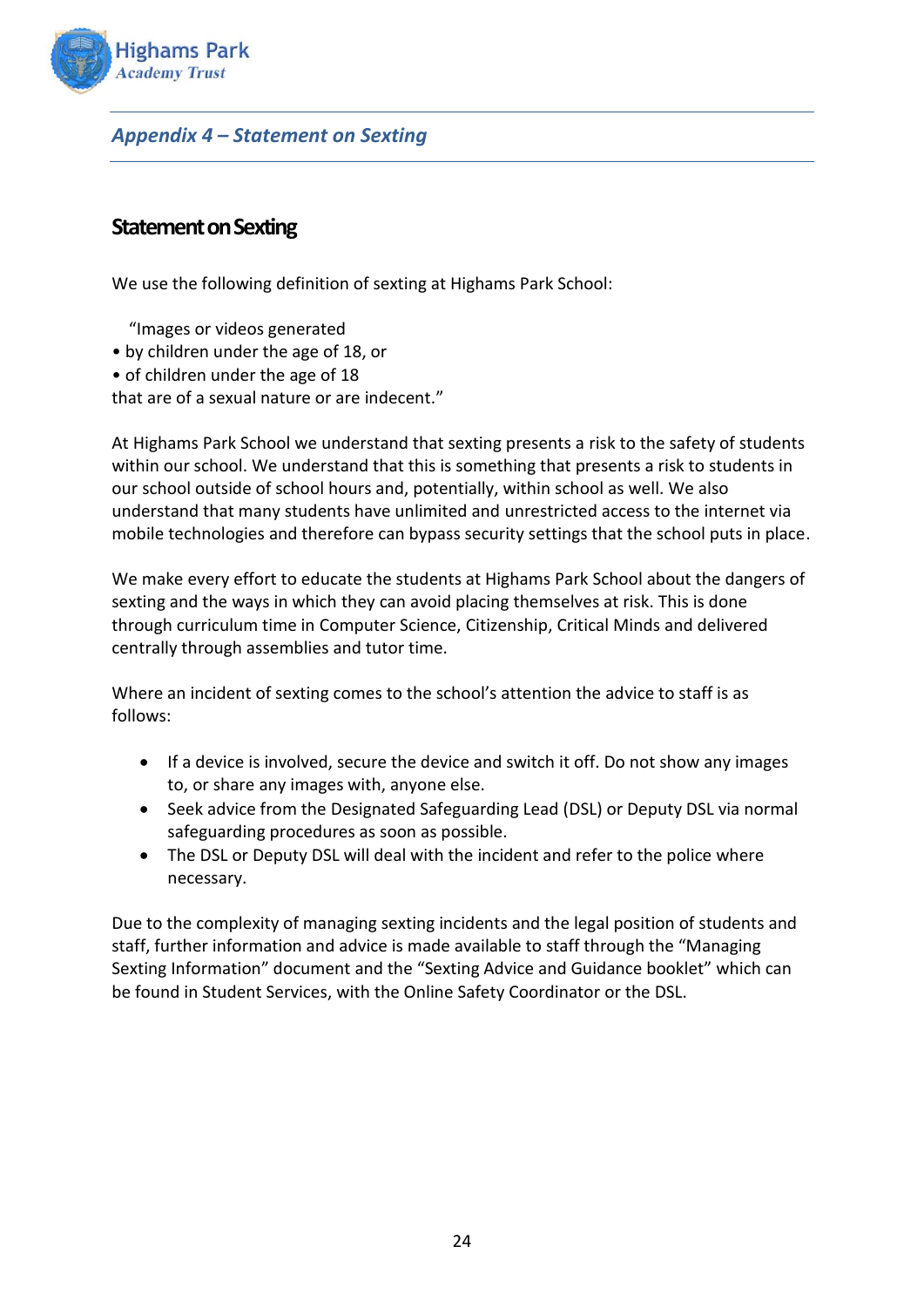

<span id="page-24-0"></span>*Appendix 5 – Rules for the use of mobile devices by students*

## **Highams Park School Rules for the use of mobile devices (including phones and headphones) – Years 7-11**

At Highams Park School we understand that mobile phones and other devices form an essential part of modern life, but that there are appropriate times to use them and other times when it is inappropriate to do so.

Rules for mobile devices (including phones and headphones)

- Mobile devices **must not be seen or heard** at any point during the school day.
- Mobile devices **must not be used** at any point during the school day.
- Mobile devices **must be kept in inside pockets or bags** during the school day.
- The school day means from the moment you walk through the gate in the morning until you have left the building at the end of period 5 or period 6.

Exceptions to this rule

- If **a teacher specifically asks you** to use your mobile device for educational purposes.
- If you are in Year 11 then you may use your mobile device **in the Youth Centre** at break and lunch.

What happens if you break these rules?

- If your device is seen or heard **in the classroom** your device will be confiscated without warning.
- If your device is seen or heard **around school** your device will be confiscated without warning.
- At the end of the day your device will be returned to you by a senior member of staff after 3.30pm from Student Services.
- If your device is **confiscated more than once in any half-term,** then a parent will have to collect the device on your behalf.
- If there are **persistent problems with your mobile device use**, then you will lose break and lunchtimes and may have to hand over your device to a senior member of staff at the start of each school day.